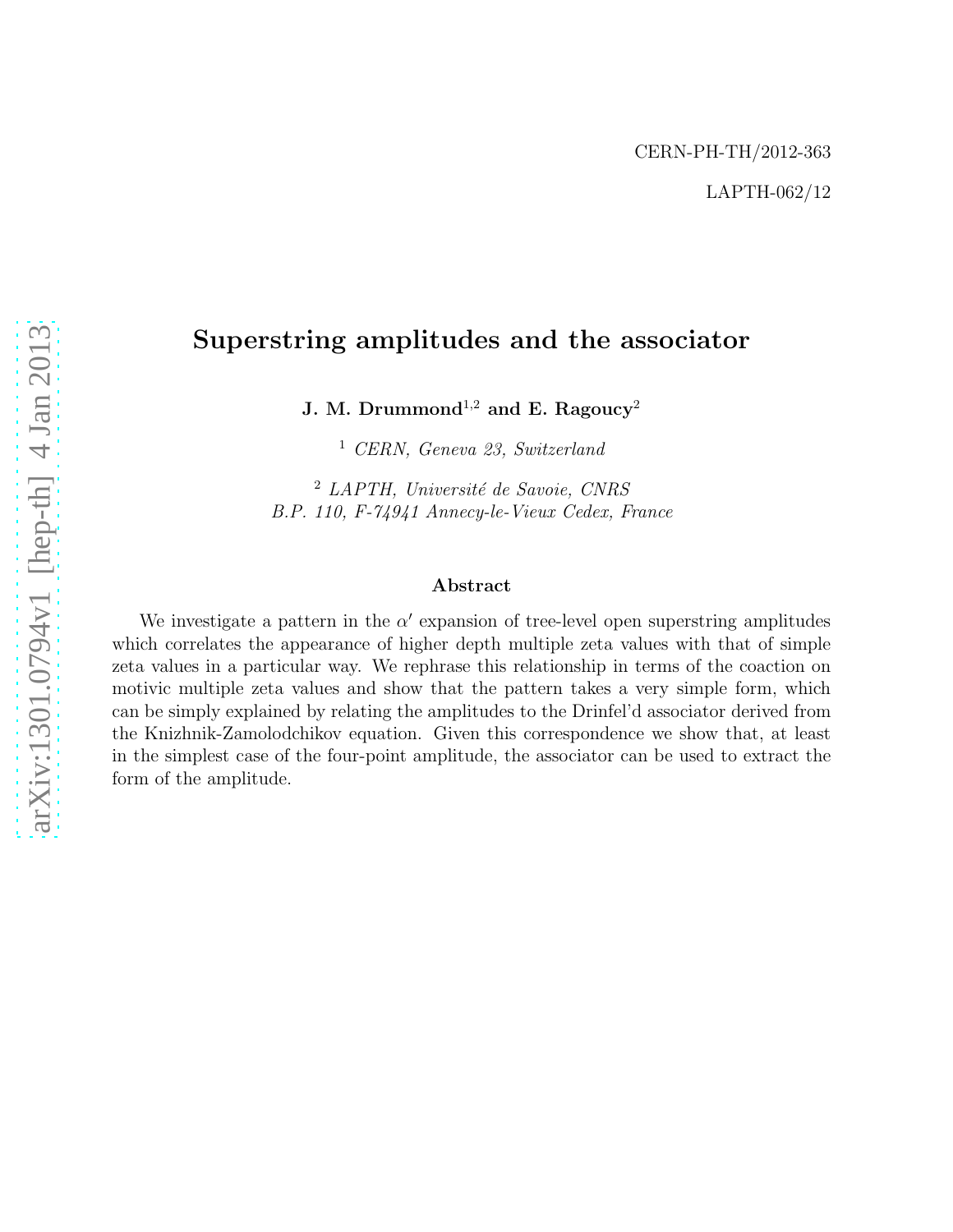#### 1 Introduction and summary

Much recent progress in understanding the structure of scattering amplitudes in field theory has been based on understanding the analytic structure of loop corrections in terms of the Hopf structure underlying the iterated integrals defining multiple polylogarithms. Results along these lines have been obtained in [\[1,](#page-18-0) [2,](#page-18-1) [3,](#page-18-2) [4,](#page-18-3) [5,](#page-18-4) [6\]](#page-19-0), primarily based on using the symbol [\[7,](#page-19-1) [8,](#page-19-2) [9\]](#page-19-3) or motivic coaction [\[10,](#page-19-4) [11,](#page-19-5) [12\]](#page-19-6) as a tool to perform analysis of the analytic structure in an algebraic manner. While loop corrections in field theory quickly become rather complicated, there is a similar problem in which a transcendental structure appears in a much milder form, namely string theory scattering amplitudes at tree level. If one expands tree-level string amplitudes in  $\alpha'$ , the inverse string tension, one finds coefficients which contain multiple zeta values, rather than multiple polylogarithms.

In [\[13\]](#page-19-7) an intriguing pattern of multi-zeta values was found in the  $\alpha'$  expansion of the open superstring amplitudes. The coefficients of all multiple zeta values of depth greater than one are fixed in terms of those of depth one in a specific way, indicating that in the case of superstring amplitudes, the Hopf structure is not just a tool that can be used to analyse the results, but rather it is intrinsic to their structure.

The pattern among the multiple zeta values was expressed in [\[13\]](#page-19-7) in terms of an auxiliary map  $\phi$  which relates the (motivic) multi-zetas to a Hopf algebra of words endowed with the shuffle product. The map was introduced in [\[11,](#page-19-5) [12\]](#page-19-6) to help to explain the structure of the space of motivic multi-zetas and to produce an efficient algorithm for fixing a basis and projecting a given multi-zeta value into that basis. As noted in [\[13\]](#page-19-7) this pattern is closely related to a representation of the identity operator on the Hopf algebra of words, so that the pattern is something canonical. However the objects introduced to encode the structure do depend on the choice of basis of multiple zeta values. In particular, the isomorphism  $\phi$  between the multi-zetas and the Hopf algebra of words is non-canonical in that it depends on the basis of multi-zetas chosen. One of the aims of the present work is to express this pattern purely in terms of the Hopf structure associated to multi-zeta values, without introducing a basis.

Indeed we will see that we can rephrase the pattern found in [\[13\]](#page-19-7) purely in terms of the coaction on motivic multiple zetas, making the independence on the choice of basis manifest. Following [\[14,](#page-19-8) [15\]](#page-19-9) we express the colour-ordered open superstring amplitudes in terms of a matrix  $R$  acting on a vector of independent colour-ordered super Yang-Mills amplitudes,

$$
A^{\text{open}} = RA^{\text{YM}}.
$$
\n
$$
(1.1)
$$

The matrix  $R = 1\!\!1+O(\alpha')$  encodes all the  $\alpha'$  corrections to the super Yang-Mills amplitudes. In terms of the motivic coaction, the pattern found in [\[13\]](#page-19-7) can be rephrased as follows,

<span id="page-1-0"></span>
$$
\Delta R^{\mathbf{m}} = R^{\mathbf{m}} \dot{\otimes} R^{\mathbf{a}} \,. \tag{1.2}
$$

The superscripts on  $R$  refer to the fact that all multi-zeta values should be replaced by their motivic versions (so that the coaction is defined) and moreover that in the right-hand factor we should work modulo  $\zeta_2^{\text{m}}$ . The equation [\(1.2\)](#page-1-0) implies that all coefficients of multiple zetas of depth greater than one are fixed in terms of those of depth one, in complete agreement with the structure presented in [\[13\]](#page-19-7).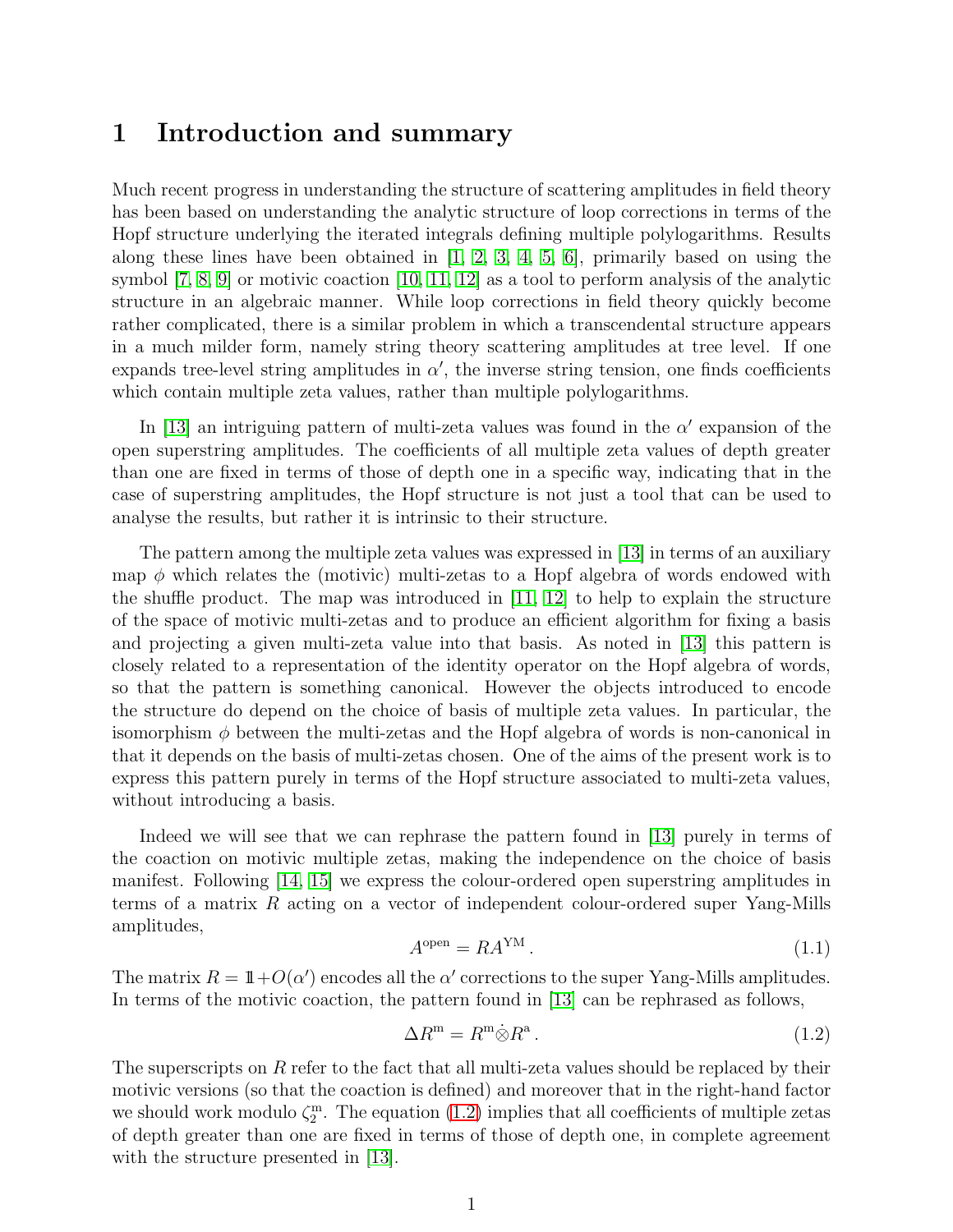Moreover the equation [\(1.2\)](#page-1-0) is similar to a property obeyed by another object, the Drinfel'd associator  $\Phi$  [\[16,](#page-19-10) [17\]](#page-19-11), defined in terms of the Knizhnik-Zamolodchikov equation [\[20\]](#page-19-12). It is a form of universal monodromy for solutions of the KZ equation. The associator can be written as a generating series for all (shuffle regularised) multiple zeta values,

$$
\Phi = \sum_{w} w \zeta_{\rm III}(w) , \qquad (1.3)
$$

where the w are words in two letters.  $\Phi$  obeys the relation

$$
\Delta \Phi^{\mathbf{m}} = \Phi^{\mathbf{m}} \overset{\triangle}{\otimes} \Phi^{\mathbf{a}},\tag{1.4}
$$

in complete analogy with [\(1.2\)](#page-1-0), where  $\triangleleft$  is the Ihara action [\[19,](#page-19-13) [30,](#page-20-0) [31\]](#page-20-1) on group-like series of words.

Indeed we will see in the simplest case (the four-point amplitude) that we can actually identify the associator  $\Phi$  with the matrix R appearing in the open superstring amplitude, which actually allows one to fix also the coefficients of the zeta values of depth one.

The paper is organised as follows. We begin with a very brief review of superstring amplitudes in section [2.](#page-2-0) We introduce multiple zeta values and the motivic coaction in section [3.](#page-4-0) Then, in section [4](#page-6-0) we describe the patterns in the  $\alpha'$  expansion of the amplitudes found in [\[13\]](#page-19-7) and describe how they can be rephrased as in eq  $(1.2)$ . In section [5](#page-9-0) we introduce the associator and describe its properties under the motivic coaction. In section [6](#page-12-0) we use the Knizhnik-Zamolodchikov equation to derive the form of the open superstring fourpoint amplitude. In section [7](#page-13-0) we make some remarks on the structure of closed superstring amplitudes and the constraints on the multiple zeta values appearing in both closed and open superstring amplitudes.

## <span id="page-2-0"></span>2 Tree-level open superstring scattering amplitudes

Let us begin with tree-level scattering amplitudes in gauge theory. The  $n$ -gluon amplitude of a gauge theory can be decomposed as a sum over cyclic colour-ordered partial amplitudes,

$$
\mathbb{A}^{\text{gauge}} = \sum_{\sigma \in S_n / C_n} A^{\text{gauge}}(\sigma(1), \dots, \sigma(n)) \text{Tr}(T^{a_{\sigma(1)}} \dots T^{a_{\sigma(n)}}). \tag{2.5}
$$

The tree-level open superstring amplitude  $\mathbb{A}^{\text{open}}$  of massless gauge bosons can similarly be decomposed in terms of colour-ordered partial amplitudes  $A<sup>open</sup>$ . The superstring amplitudes depend on  $\alpha'$ , the inverse string tension and in the limit  $\alpha' \to 0$  one recovers the gauge theory amplitudes. All of these statements are independent of the number of uncompactified dimensions in which one studies the scattering process.

The colour-ordered partial amplitudes in gauge theory obey certain relations. The simplest among these are the cyclic and reflection identities. Then one has the photon decoupling identity and Kleiss-Kuijf relations [\[21\]](#page-19-14). Finally there are the BCJ relations [\[22\]](#page-19-15). These relations among gauge theory partial amplitudes can be derived from the monodromy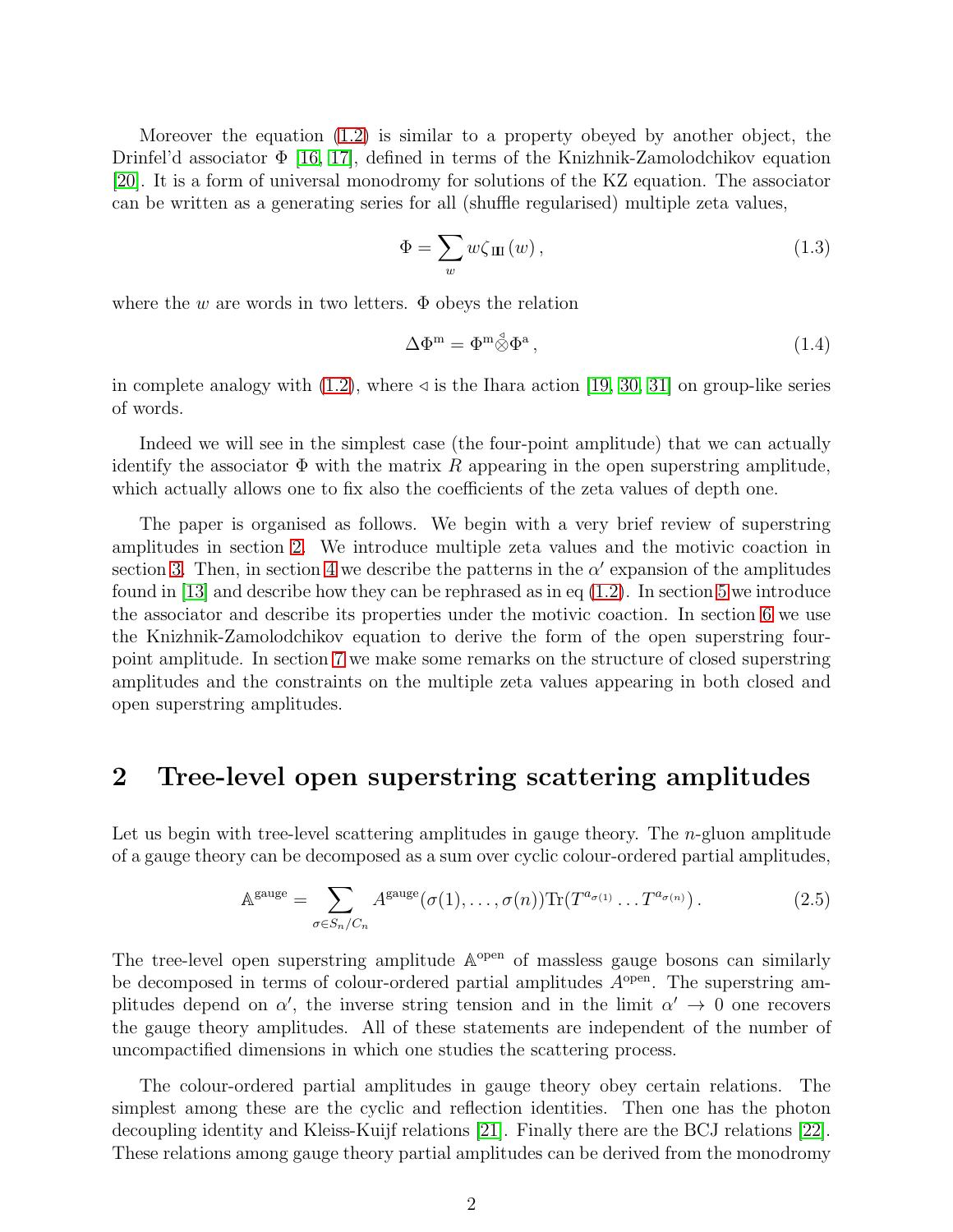properties of the open string theory partial amplitudes [\[23,](#page-19-16) [24,](#page-20-2) [25\]](#page-20-3). If one uses all these relations to reduce the set of colour-ordered partial amplitudes to a minimal set, then  $(n-3)!$  partial amplitudes remain. One may choose these partial amplitudes to be those obtained from all permutations of the labels  $2, \ldots, n-2$ , keeping  $1, (n-1)$  and n fixed. We may arrange these remaining amplitudes into a vector which we denote by  $A<sup>gauge</sup>$ , or correspondingly,  $A<sup>open</sup>$ .

Thus we have a vector of independent colour-ordered open superstring amplitudes related to the corresponding field theory amplitudes via a matrix  $R$ ,

$$
A^{\text{open}} = RA^{\text{gauge}}.
$$
\n
$$
(2.6)
$$

The matrix R has an expansion  $R = 1\!\!1 + O(\alpha')$ . In general, terms of order  $(\alpha')^m$  contain multi-zeta values of weight m. The detailed structure of the  $\alpha'$  corrections has been studied in [\[14,](#page-19-8) [15\]](#page-19-9). As one might expect it is given in terms of  $(n-3)$ -fold integrals over the positions of the vertex operators not fixed using conformal symmetry. Here we will outline the simplest cases  $n = 4, 5$ .

The simplest case is  $n = 4$  where the matrix R is therefore a  $(1 \times 1)$  matrix. In this case one has [\[26\]](#page-20-4)

$$
R = \frac{\Gamma(1-s)\Gamma(1-t)}{\Gamma(1-s-t)}.
$$
\n(2.7)

Here  $s = \alpha'(p_1 + p_2)^2$  and  $t = \alpha'(p_2 + p_3)^2$  are the two Mandelstam variables and we recall that the momenta satisfy  $p_i^2 = 0$  since we are considering the on-shell scattering of massless gauge bosons. If we expand the gamma functions as a series in  $s$  and  $t$  we find zeta values. Specifically, we can write  $R$  as the exponential of an infinite series of contributions proportional to simple zeta values  $\zeta_n = \zeta(n)$ ,

$$
R = \exp \sum_{n \ge 2} \frac{\zeta_n}{n} [s^n + t^n - (s+t)^n].
$$
 (2.8)

If we wish we may decompose the exponential into the contributions of even and odd zeta values,

$$
R = PE \tag{2.9}
$$

where

$$
P = \exp \sum_{n\geq 1} \frac{\zeta_{2n}}{2n} [s^{2n} + t^{2n} - (s+t)^{2n}] \tag{2.10}
$$

and

$$
E = \exp \sum_{n\geq 1} \frac{\zeta_{2n+1}}{2n+1} [s^{2n+1} + t^{2n+1} - (s+t)^{2n+1}]. \tag{2.11}
$$

For five-point amplitudes, R is a  $(2 \times 2)$  matrix,

$$
R = \begin{pmatrix} F_1 & F_2 \\ \tilde{F}_2 & \tilde{F}_1 \end{pmatrix} \tag{2.12}
$$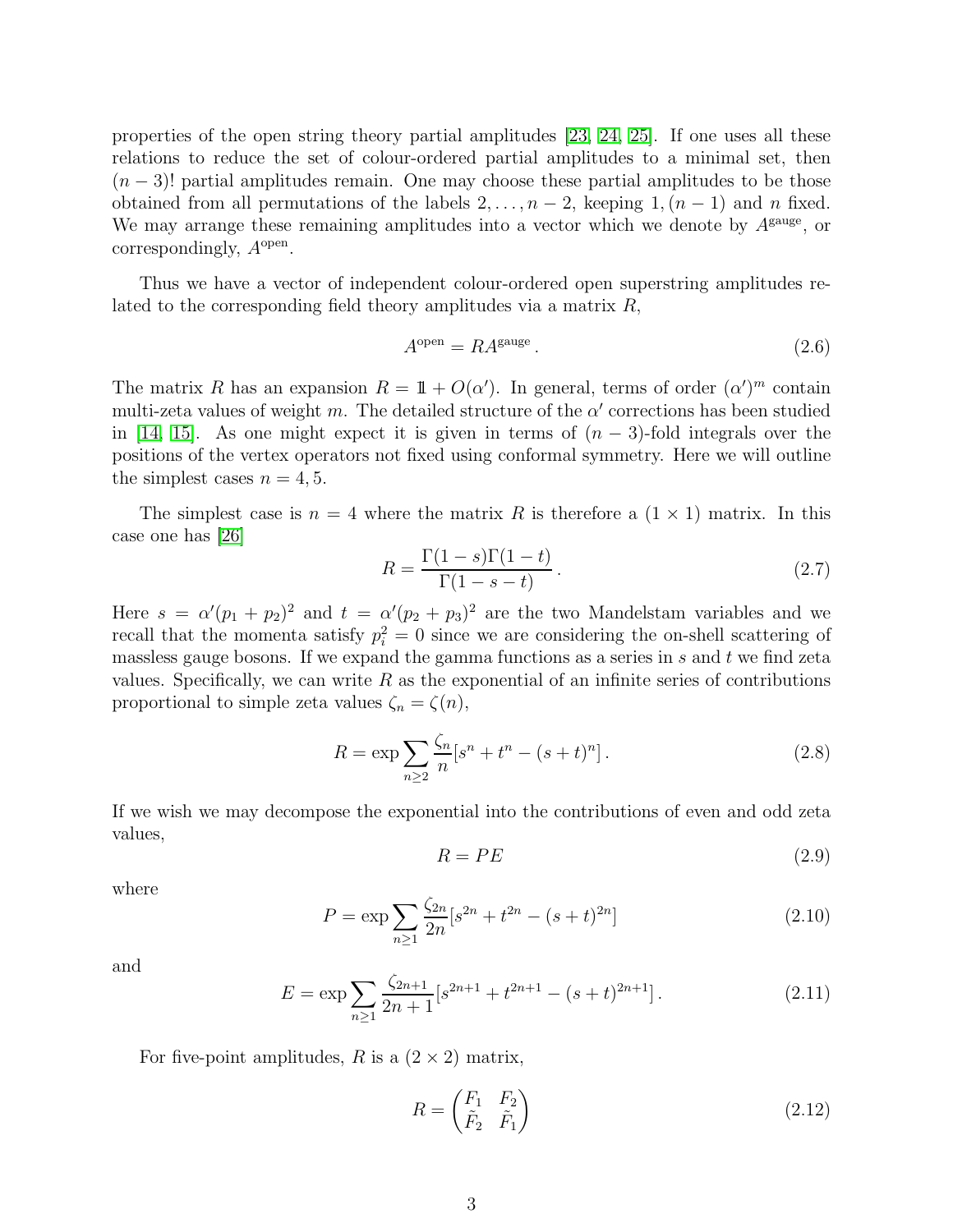where we have

$$
F_1 = s_{12}s_{34} \int_0^1 dx \int_0^1 dy x^{s_{45}} y^{s_{12}-1} (1-x)^{s_{34}-1} (1-y)^{s_{23}} (1-xy)^{s_{24}},
$$
  
\n
$$
F_2 = s_{13}s_{24} \int_0^1 dx \int_0^1 dy x^{s_{45}} y^{s_{12}} (1-x)^{s_{34}} (1-y)^{s_{23}} (1-xy)^{s_{24}-1}.
$$
\n(2.13)

The five independent Mandelstam variables are chosen to be  $s_{12}, s_{23}, s_{34}, s_{45}, s_{24}$  with  $s_{ij} =$  $(p_i + p_j)^2$ . The functions  $\tilde{F}_1$  and  $\tilde{F}_2$  are given by  $\tilde{F}_i = F_i|_{p_2 \leftrightarrow p_3}$ . The integrals above can be expressed in terms of hypergeometric functions and gamma functions [\[27,](#page-20-5) [15\]](#page-19-9).

$$
\frac{F_1}{s_{12}s_{34}} = \frac{\Gamma(1 + s_{45})\Gamma(s_{12})\Gamma(s_{34})\Gamma(1 + s_{23})}{\Gamma(1 + s_{45} + s_{34})\Gamma(1 + s_{12} + s_{23})} \times {}_3F_2(1 + s_{45}, s_{12}, -s_{24}; 1 + s_{45} + s_{34}, 1 + s_{12} + s_{23}; 1),
$$
\n
$$
\frac{F_2}{s_{13}s_{24}} = \frac{\Gamma(1 + s_{12})\Gamma(1 + s_{23})\Gamma(1 + s_{34})\Gamma(1 + s_{45})}{\Gamma(2 + s_{12} + s_{23})\Gamma(2 + s_{34} + s_{45})},
$$
\n
$$
\times {}_3F_2(1 + s_{12}, 1 + s_{45}, 1 - s_{24}; 2 + s_{12} + s_{23}, 2 + s_{34} + s_{45}; 1).
$$
\n(2.15)

If we expand the above hypergeometric functions as a series in the Mandelstam variables we find multiple zeta values. Before discussing the patterns in the expansion found in [\[13\]](#page-19-7) we will give a short introduction to multiple zeta values and the Hopf structure of their motivic counterparts.

### <span id="page-4-0"></span>3 Multi-zeta values and their motivic counterparts

Multi-zeta values can be defined in terms of nested sums. Here we will use an iterated integral representation. We consider iterated integrals of the following form,

$$
I(a_0; a_1, \dots, a_n; a_{n+1}) = \int_{\gamma} \frac{dz_1}{z_1 - a_1} \dots \frac{dz_n}{z_n - a_n}
$$
 (3.16)

where  $\gamma$  is a path from  $a_0$  to  $a_{n+1}$  avoiding the poles at  $a_1, \ldots, a_n$ , and the integral is performed so that  $a_0, z_1, \ldots, z_n, a_{n+1}$  gives an ordering along the curve. If the poles coincide with the endpoints the integral may require regularisation.

Sometimes we will use the notation  $I(a_0; w; a_1)$  where w is the word  $a_1 \ldots a_n$ . The multi-zeta values are special cases where  $a_0 = 0$  and  $a_{n+1} = 1$ , with  $\gamma$  being the path along the real axis, and  $a_i \in \{0,1\}$  for  $1 \leq i \leq n$ . There is a also a sign depending on the number r of the  $a_i$  equal to 1,

$$
\zeta(p_1,\ldots,p_r) = (-1)^r I(0; 10^{p_1-1}\ldots 10^{p_r-1}; 1).
$$
\n(3.17)

We take  $p_r \geq 2$  to ensure convergence of the integral. Very often we write  $\zeta_{p_1,...,p_r}$  to save a little space. Even more compactly we can write

$$
\zeta(w) = (-1)^r I(0; w; 1) \tag{3.18}
$$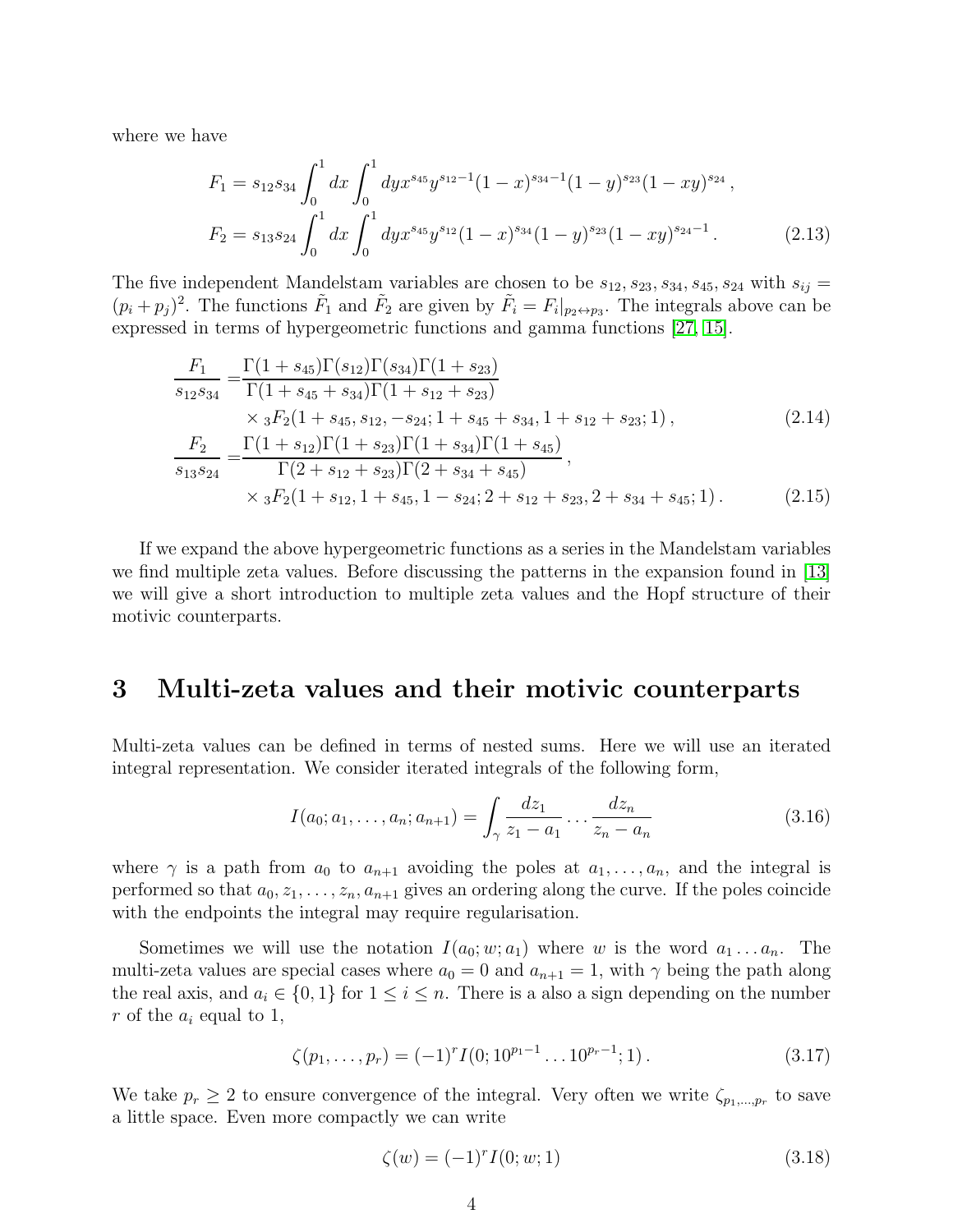where w is a word built from the letters  $\{0, 1\}$ , beginning with a 1 and ending with a 0, and r is the number of ones in w as before. The simplest example of a zeta value is given by

$$
\zeta_2 = -I(0; 10; 1) = -\int_0^1 \frac{dt_1}{t_1 - 1} \int_{t_1}^1 \frac{dt_2}{t_2}.
$$
\n(3.19)

All even simple zeta values are rational multiples of powers of  $\zeta_2$ ,

<span id="page-5-1"></span>
$$
\zeta_{2n} = b_n \zeta_2^n, \qquad b_n = (-1)^{n+1} \frac{1}{2} B_{2n} \frac{(24)^n}{(2n)!}, \qquad (3.20)
$$

where  $B_{2n}$  denotes the Bernoulli numbers.

The iterated integrals obey a shuffle product relation,

<span id="page-5-0"></span>
$$
I(a_0; w_1; a_{n+1}) I(a_0; w_2; a_{n+1}) = I(a_0; w_1 \amalg w_2; a_{n+1}), \qquad (3.21)
$$

where we recall that the shuffle product of two words  $w_1 \mathbf{III} w_2$  is a sum over all words given by permutations of the elements of  $w_1$  and  $w_2$  which preserve the orderings within  $w_1$  and  $w_2$ . For  $a_0 = 0$  and  $a_{n+1} = 1$  this implies the shuffle relation for the multiple zeta values,

<span id="page-5-2"></span>
$$
\zeta(w_1)\zeta(w_2) = \zeta(w_1 \amalg w_2). \tag{3.22}
$$

We can use the above relation to define a regularised version of the multi-zeta values whose words begin with 0 or end in a 1; we extract any leading zeros and trailing ones from a given zeta using the shuffle relation and define  $\zeta_{III}(0) = \zeta_{III}(1) = 0$ .

One may lift iterated integrals I to their 'motivic' versions  $I<sup>m</sup>$ . These are defined as abstract elements of an algebra  $\mathcal{H}^{\mathcal{MT}}$ , graded by weight and obeying the shuffle product relation [\(3.21\)](#page-5-0). The motivic iterated integrals satisfy all known algebraic relations satisfied by real iterated integrals and conjecturally capture all such relations. As special cases of the motivic iterated integrals one has the motivic multiple zeta values  $\zeta^{m}(w) = I^{m}(0; w; 1)$ .

Since all even simple zeta values are known to be rational multiples of powers of  $\zeta_2$ , the element  $\zeta_2^m$  plays a special role. It is convenient to introduce the quotient  $\mathcal{A}^{\mathcal{MT}} = \mathcal{H}^{\mathcal{MT}}/\zeta_2^m$ , whose elements are denoted  $I^{\rm a}$  (or  $\zeta^{\rm a}$  when specialising to motivic MZVs). Then  $\mathcal{A}^{\mathcal{MT}}$  is a Hopf algebra and  $\mathcal{H}^{\mathcal{MT}}$  is a trivial comodule over  $\mathcal{A}^{\mathcal{MT}}$  which can be non-canonically identified with  $\mathbb{Q}[\zeta_2^m] \otimes \mathcal{A}^{\mathcal{MT}}$ . As an algebra it is commutative, with the product being the shuffle product [\(3.21\)](#page-5-0). The coaction  $\Delta : \mathcal{H}^{\mathcal{MT}} \longrightarrow \mathcal{H}^{\mathcal{MT}} \otimes \mathcal{A}^{\mathcal{MT}}$  is defined on the motivic iterated integrals as follows [\[10,](#page-19-4) [11,](#page-19-5) [12\]](#page-19-6).

$$
\Delta I^{\mathbf{m}}(a_0; a_1, \dots, a_n; a_{n+1}) =
$$
\n
$$
\sum_{k} \sum_{i_0 < i_1 \dots i_k < i_{k+1}} I^{\mathbf{m}}(a_0; a_{i_1}, \dots, a_{i_k}; a_{n+1}) \otimes \left( \prod_{p=0}^k I^{\mathbf{a}}(a_{i_p}; a_{i_p+1}, \dots, a_{i_{p+1}-1}; a_{i_{p+1}}) \right). \tag{3.23}
$$

The terms in the above formula can be associated with polygons inscribed into the semicircle with  $(n + 1)$  marked points  $a_j$ . Note we have reversed the order of the factors on the RHS with respect to  $[11, 12]$  $[11, 12]$ . The above coaction specialises in the obvious way to the algebra of motivic multiple zeta values, denoted by  $\mathcal{H}$ .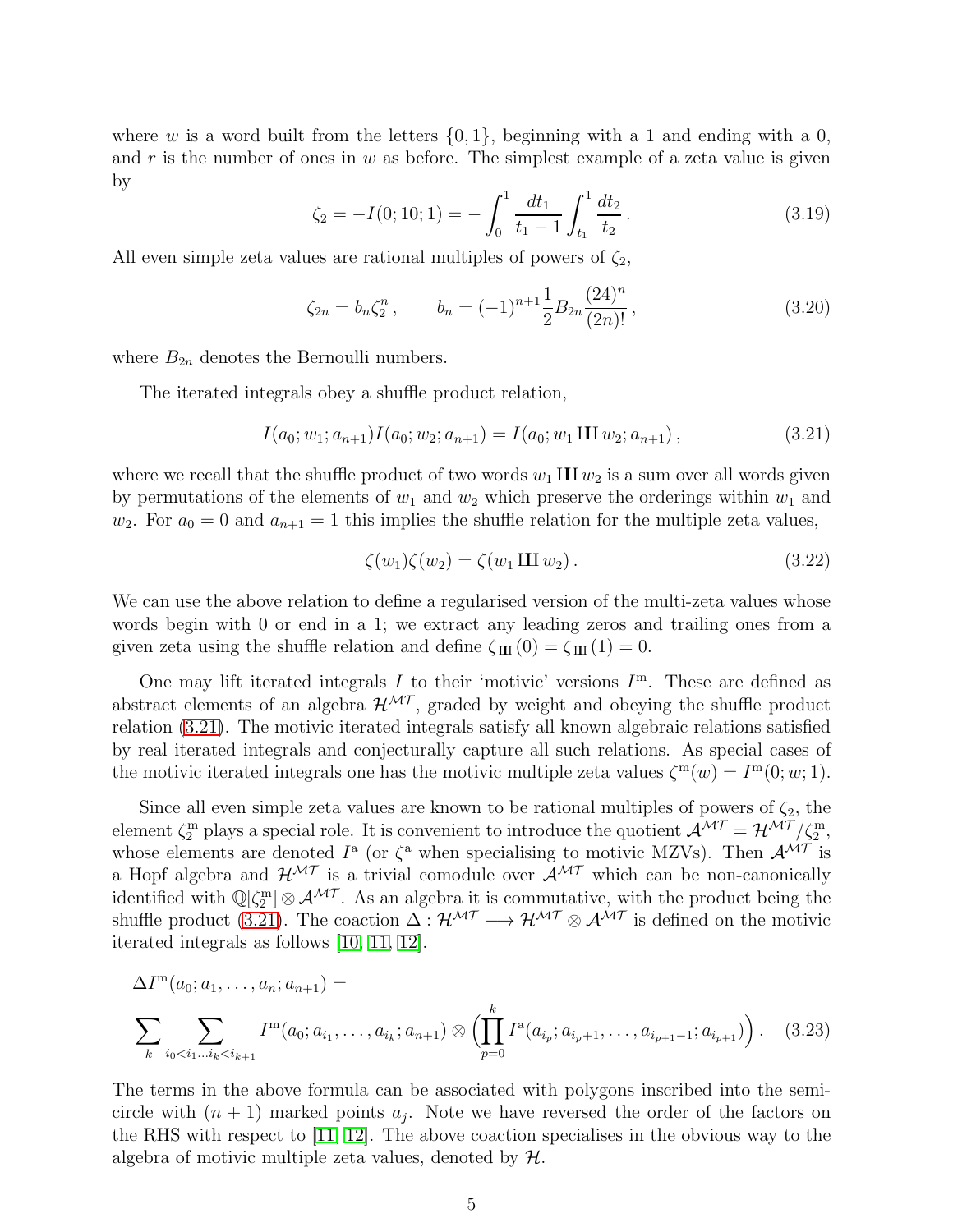

Figure 1: A contribution to the motivic coaction for  $k = 4$ 

The only primitive elements of  $\mathcal H$  are the simple zeta values  $\zeta_n^m$ . Because of the fact that one should mod out by  $\zeta_2^{\text{m}}$  on the right-hand factor, the coaction looks different for even and odd simple zetas,

$$
\Delta \zeta_{2n}^{\mathbf{m}} = \zeta_{2n}^{\mathbf{m}} \otimes 1, \qquad \Delta \zeta_{2n+1}^{\mathbf{m}} = \zeta_{2n+1}^{\mathbf{m}} \otimes 1 + 1 \otimes \zeta_{2n+1}^{\mathbf{a}}.
$$
 (3.24)

# <span id="page-6-0"></span> $4$  Patterns in the  $\alpha'$  expansion

In [\[13\]](#page-19-7) the following pattern for R in the five-point case was found up to weight 16,

$$
R = PQE \tag{4.25}
$$

where

$$
P = 1 + \sum \zeta_{2n} P_{2n} \,, \tag{4.26}
$$

$$
E =: \exp \sum \zeta_{2n+1} M_{2n+1} : \tag{4.27}
$$

and

$$
Q = 1 + \sum_{n \ge 8} Q_n \,. \tag{4.28}
$$

The normal ordering symbol in E means that :  $M_i M_j := M_j M_i$  if  $i < j$  and :  $M_i M_j :=$  $M_iM_j$  otherwise. Alternatively one may write E as an ordered product of exponentials  $E = (\dots e^{\zeta_5 M_5} e^{\zeta_3 M_3})$ . The matrices  $Q_n$  contain multiple zeta values of higher depth and are determined in terms of commutators of the  $M_{2n+1}$ . Thus if all the  $M_n$  commute with each other, as is the case for the four-point amplitude, the matrix  $Q$  reduces to the identity. The structure is therefore a generalisation of the one for the four-point amplitude to noncommuting  $M_i$ .

Before we discuss in detail the structure from a Hopf algebraic point of view, let us exhibit the first few terms in  $Q$  found in [\[13\]](#page-19-7) in order to illustrate how the coefficients of multiple zetas of higher depth are fixed in terms of those of depth 1. For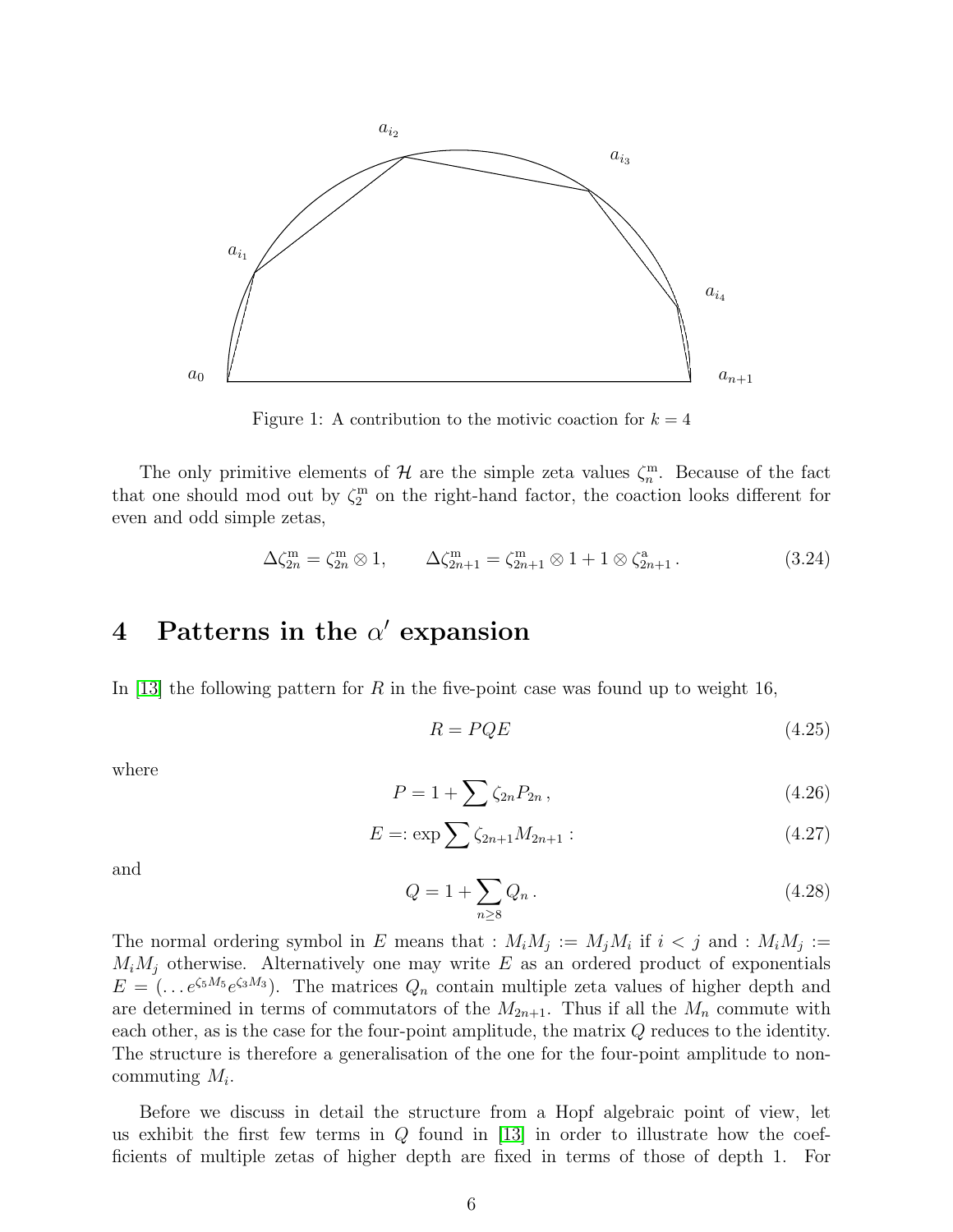this we need to make our basis of multi zeta values explicit. Up to weight 12 we take  ${\{\zeta_2,\zeta_3,\zeta_5,\zeta_7,\zeta_{3,5},\zeta_9,\zeta_{3,7},\zeta_{11},\zeta_{3,3,5},\zeta_{3,9},\zeta_{1,1,4,6}\}}$  and all possible products of these elements. In this basis the  $Q_n$  found in [\[13\]](#page-19-7) take the form,

$$
Q_8 = \frac{1}{5}\zeta_{3,5}[M_5, M_3],\tag{4.29}
$$

$$
Q_9 = 0, \t\t(4.30)
$$

$$
Q_{10} = \left(\frac{3}{14}\zeta_5^2 + \frac{1}{14}\zeta_{3,7}\right)[M_7, M_3],\tag{4.31}
$$

$$
Q_{11} = \left(9\zeta_2\zeta_9 + \frac{6}{25}\zeta_2^2\zeta_7 - \frac{4}{35}\zeta_2^3\zeta_5 + \frac{1}{5}\zeta_{3,3,5}\right)[M_3,[M_5,M_3]]\,,\tag{4.32}
$$

$$
Q_{12} = \left(\frac{2}{9}\zeta_5\zeta_7 + \frac{1}{27}\zeta_{3,9}\right)[M_9, M_3] + \frac{48}{691}\left(\frac{18}{35}\zeta_3^3\zeta_3^2 + \frac{1}{5}\zeta_2^2\zeta_3\zeta_5 - 10\zeta_2\zeta_3\zeta_7 - \frac{7}{2}\zeta_2\zeta_5^2 - \frac{3}{5}\zeta_2^2\zeta_{3,5} - 3\zeta_2\zeta_{3,7} - \frac{1}{12}\zeta_3^4 - \frac{467}{108}\zeta_5\zeta_7 + \frac{799}{72}\zeta_3\zeta_9 + \frac{2665}{648}\zeta_{3,9} + \zeta_{1,1,4,6}\right)\left([M_9, M_3] - 3[M_7, M_5]\right) \quad (4.33)
$$

To be completely explicit, let us expand the matrix R up to order  $(\alpha')^{10}$ ,

$$
R = 1 + \zeta_2 P_2 + \zeta_3 M_3 + \zeta_4 P_4 + \zeta_5 M_5 + \zeta_2 \zeta_3 P_2 M_3 + \frac{1}{2} \zeta_3^2 M_3 M_3 + \zeta_6 P_6
$$
  
+  $\zeta_7 M_7 + \zeta_2 \zeta_5 P_2 M_5 + \zeta_4 \zeta_3 P_4 M_3 + \frac{1}{5} \zeta_{3,5} [M_5, M_3] + \zeta_5 \zeta_3 M_5 M_3$   
+  $\frac{1}{2} \zeta_2 \zeta_3^2 P_2 M_3 M_3 + \zeta_8 P_8 + \zeta_9 M_9 + \frac{1}{6} \zeta_3^3 M_3 M_3 M_3 + \zeta_2 \zeta_7 P_2 M_7$   
+  $\zeta_4 \zeta_5 P_4 M_5 + \zeta_6 \zeta_3 P_6 M_3 + \left(\frac{3}{14} \zeta_5^2 + \frac{1}{14} \zeta_{3,7}\right) [M_7, M_3] + \zeta_7 \zeta_3 M_7 M_3$   
+  $\frac{1}{2} \zeta_5^2 M_5 M_5 + \frac{1}{5} \zeta_2 \zeta_{3,5} P_2 [M_5, M_3] + \zeta_2 \zeta_5 \zeta_3 P_2 M_5 M_3$   
+  $\frac{1}{2} \zeta_4 \zeta_3^2 P_4 M_3 M_3 + \zeta_{10} P_{10} + ...$  (4.34)

The fact that the coefficients of the higher depth multi zeta values are given in terms of those of the simple zeta values can be explained in terms of the Hopf algebra structure obeyed by the motivic multi zeta values. It is therefore useful to introduce the notation  $R^{\text{m}}$ to denote the matrix R with the zeta values replaced by their motivic versions and  $R^a$  to denote the same matrix modulo  $\zeta_2^m$ .

In [\[13\]](#page-19-7), the structure underlying the matrix  $R$  was described by introducing an auxiliary Hopf algebra  $\mathcal{U}'$ , following [\[11,](#page-19-5) [12\]](#page-19-6). The Hopf algebra  $\mathcal{U}'$  is the commutative, graded Hopf algebra of all non-commutative words in generators of each odd degree  $d \geq 3$ , denoted by  $\{f_3, f_5, f_7, f_9, \ldots\}$ . These generators play the role of the simple zeta values. The product on  $\mathcal{U}'$  is the shuffle product; the coproduct is given by deconcatenation. The even zeta values are taken into account by considering the trivial comodule

<span id="page-7-0"></span>
$$
\mathcal{U} = \mathbb{Q}[f_2] \otimes \mathcal{U}',\tag{4.35}
$$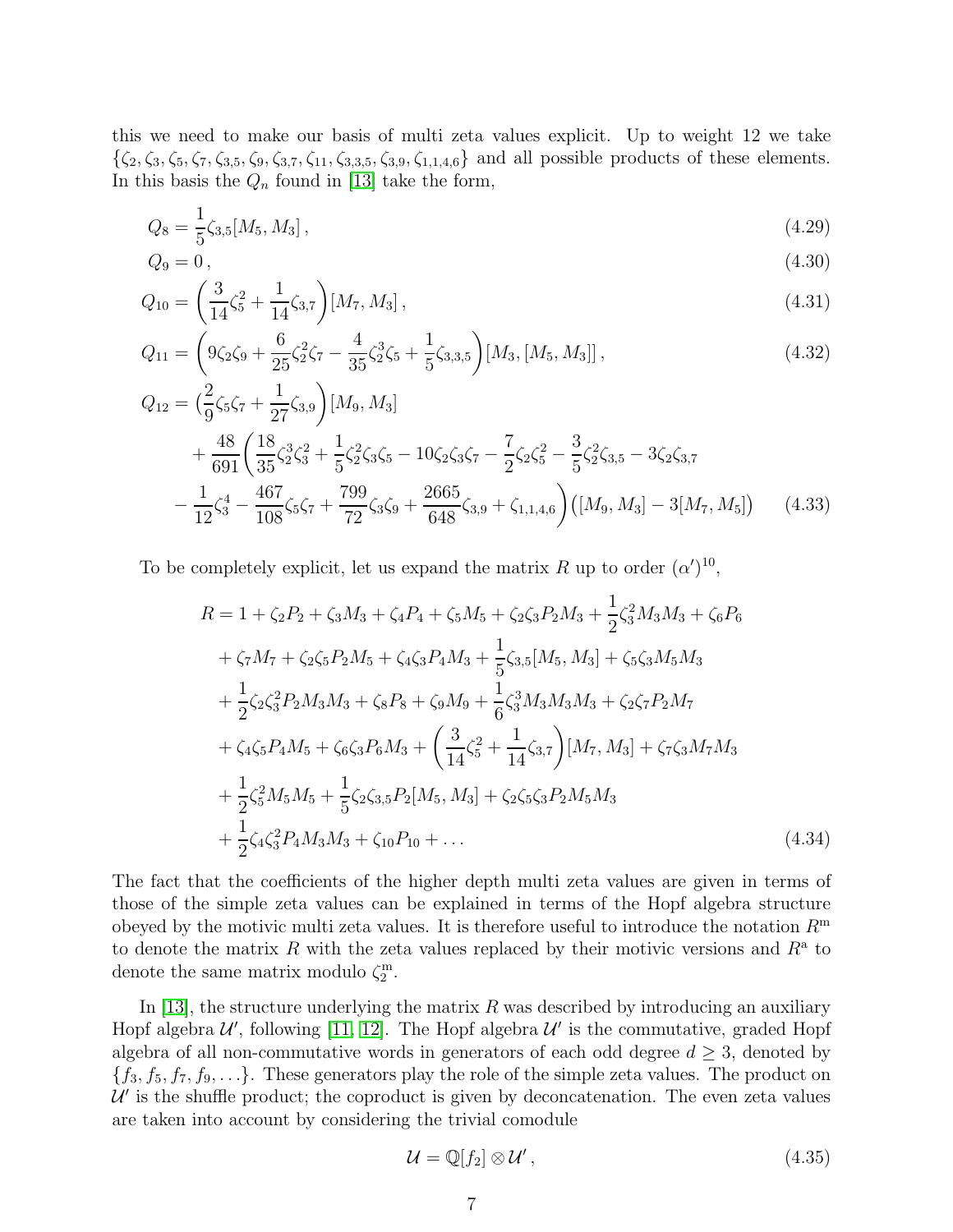where  $f_2$  is a generator of degree 2. The references [\[11,](#page-19-5) [12\]](#page-19-6) show how to construct isomorphisms  $\phi_B : \mathcal{H} \to \mathcal{U}$ , depending on the choice of basis B of the motivic multi-zeta values H. We describe the isomorphisms  $\phi_B$  in more detail in the appendix, describing their basis dependence.

Having introduced the isomorphisms  $\phi_B$  associated to a given basis of H, we can now state explicitly the structure found in [\[13\]](#page-19-7) for the matrix  $R$  describing the open superstring scattering amplitudes. After replacing all zeta values with their motivic versions in the expansion of R, one finds the following simple pattern after applying the isomorphism  $\phi_B$ ,

<span id="page-8-0"></span>
$$
\phi_B(R^{\mathbf{m}}) = \left(\sum f_2^k P_{2k}\right) \sum_p \sum_{i_1, \dots, i_p} M_{i_1} \dots M_{i_p} f_{i_1} \dots f_{i_p} \,. \tag{4.36}
$$

We remind the reader that both the matrices P and M and the map  $\phi_B$  depend on the choice of basis B for  $\mathcal{H}$ , although we have not made explicit the dependence of  $P_r$  and  $M_r$ on B. The above structure [\(4.36\)](#page-8-0) for the image of R under  $\phi_B$ , however, does not depend on  $B$ .

Indeed, it was noted in [\[13\]](#page-19-7) that [\(4.36\)](#page-8-0) has the same form as the canonical element of  $\mathcal{U} \otimes \mathcal{U}^*$ . Let us introduce the operators  $\partial_{2r+1}$  which act from the right on a word built from the  $f_n$  so that  $\partial_{2r+1}$  removes the last letter of the word if it is  $f_{2r+1}$  or annihilates the word otherwise. Thus  $\partial_{r_1} \ldots \partial_{r_n}$  is the dual basis element to  $f_{r_1} \ldots f_{r_n}$ . Similarly we can introduce operators  $\partial_{2r}$  on the left which pick out the coefficient of  $f_2^r$ . Then replacing  $P_{2k}$ by  $\partial_{2k}$  and  $M_{2r+1}$  by  $\partial_{2r+1}$ , formula [\(4.36\)](#page-8-0) turns into the canonical element of  $\mathcal{U}\otimes\mathcal{U}^*$ . Thus the matrices  $P_{2k}$  and  $M_{2k+1}$  represent the operators  $\partial_r$ .

In fact one may state the above rather more simply by saying that the matrices  $P$  and M represent the duals of the primitive zeta values in a given basis B. Thus  $R<sup>m</sup>$  is really representing the canonical element of  $\mathcal{H} \otimes \mathcal{H}^*$ . At this stage, no information is available on what the representation is, other than by directly expanding the result for the amplitude.

We now observe that the above structure can be restated as the following property of R,

<span id="page-8-1"></span>
$$
\Delta R^{\mathbf{m}} = R^{\mathbf{m}} \dot{\otimes} R^{\mathbf{a}}.
$$
\n(4.37)

Here the symbol  $\&$  means that the two factors of the tensor product are multiplied as matrices. In addition to its compactness, the above expression makes manifest the fact that the structure found in [\[13\]](#page-19-7) is independent of any choice of basis for  $H$ . The relation [\(4.37\)](#page-8-1) for the coaction on  $R<sup>m</sup>$  fixes all but the primitive elements, i.e. contributions proportional to  $\zeta_n^{\text{m}}$ , corresponding to the matrices  $P_{2n}$  and  $M_{2n+1}$  above. Another advantage to [\(4.37\)](#page-8-1) is that, in order to test it, one does not have to refer to the underlying algebra structure of  $U$ or  $H$ . One simply computes the motivic coaction on  $R^m$  and compares with the RHS.

The equation [\(4.37\)](#page-8-1) for  $R^m$  is equivalent to the fact that  $R^m$  represents the canonical element R in  $\mathcal{H} \otimes \mathcal{H}^*$ . Indeed we have, in terms of a basis  $e_i$  of H (and  $\tilde{e}_k$  of A) and the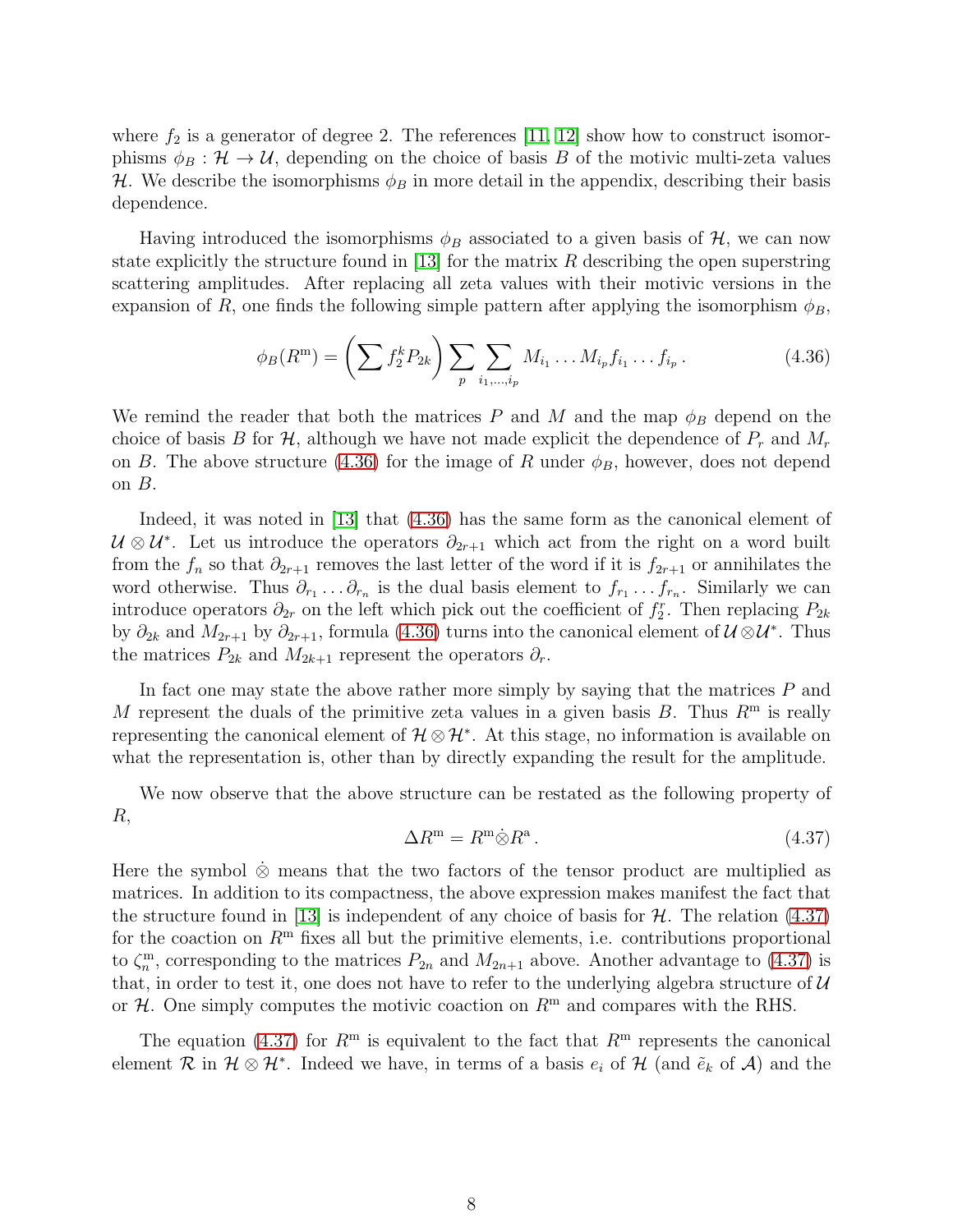dual basis  $e_i^*$  of  $\mathcal{H}^*$  (and  $\tilde{e}_k^*$  of  $\mathcal{A}^*$ ),

$$
\Delta \mathcal{R} = \Delta \left( \sum_{i} e_{i} \otimes e_{i}^{*} \right) = \sum_{i,j,k} f_{jki}(e_{j} \otimes \tilde{e}_{k}) \otimes e_{i}^{*}
$$

$$
= \mu \sum_{j} (e_{j} \otimes e_{j}^{*}) \otimes \sum_{k} (\tilde{e}_{k} \otimes \tilde{e}_{k}^{*}) = \mathcal{R} \dot{\otimes} \tilde{\mathcal{R}}.
$$
(4.38)

Here  $\Delta e_i = \sum_{j,k} f_{jki} e_j \otimes \tilde{e}_k$  describes the coaction on H and  $\mu(e_j^* \otimes \tilde{e}_k^*) = \sum_i f_{jki} e_i^*$  describes the action on the duals. We have checked explicitly that the expressions given in [\[13\]](#page-19-7) do indeed satisfy the relation [\(4.37\)](#page-8-1) to weight 15.

The consequence of [\(4.37\)](#page-8-1) is that the amplitude is completely determined in terms of the matrices  $P_{2n}$  and  $M_{2n+1}$ . The matrices  $P_{2n}$  and  $M_{2n+1}$  themselves are not determined. This is already clear at the level of the four-point amplitude since any expression of the form

$$
R^{\mathbf{m}} = \exp\left\{\sum c_n \zeta_n^{\mathbf{m}}\right\} \tag{4.39}
$$

will obey  $\Delta R^{\text{m}} = R^{\text{m}} \otimes R^{\text{a}}$ . One may ask if there is any connection to the Hopf structure of zeta values which fixes the coefficients  $c_n$  to be precisely those appearing in the four-point amplitude.

# <span id="page-9-0"></span>5 Connection to the Drinfel'd associator

By comparing formulas appearing in [\[13\]](#page-19-7) and [\[31\]](#page-20-1) one can see that the structure of the matrix  $R$  describing the open superstring amplitude mirrors closely the structure of another object, the Drinfel'd associator [\[16,](#page-19-10) [17\]](#page-19-11). This is a form of universal monodromy for the Knizhnik-Zamolodchikov equation.

The associator can be written as a generating function for all multi-zeta values,

<span id="page-9-1"></span>
$$
\Phi = \sum_{w} w \zeta_{\rm III}(w) , \qquad (5.40)
$$

where the sum is over all words w in the alphabet  $\{e_0, e_1\}$  and the multi-zeta values are regularised using the shuffle product. The space of words on  ${e_0, e_1}$  can be identified with the universal enveloping algebra  $U(q)$  of the free Lie algebra on two generators  $q =$ Lie $[e_0, e_1]$ . Thus  $\Phi$  is an element of  $U(g)$  over the reals.

To express the associator it is useful to introduce derivations acting on  $U(g)$  as follows. Given an element y of g we define (following  $[18, 19]$  $[18, 19]$ )

$$
D_y e_0 = 0, \qquad D_y e_1 = [e_1, y], \qquad (5.41)
$$

and extend  $D_y$  as a derivation to the whole of  $U(g)$ . Given the derivations D above we can define a right action of g on  $U(g)$  as follows,

$$
x \circ y = xy - D_y x, \qquad y \in g, \quad x \in U(g).
$$
\n
$$
(5.42)
$$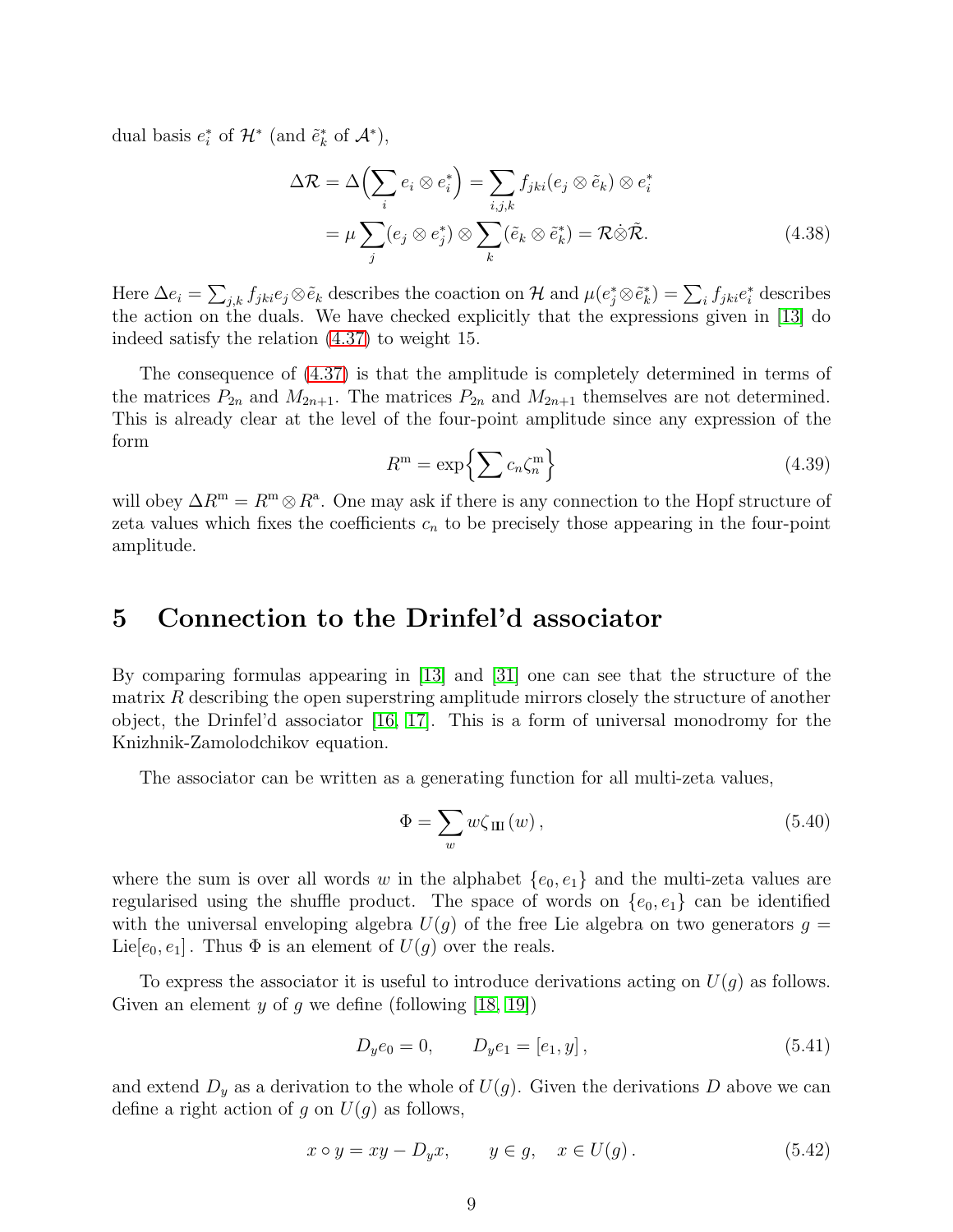The Ihara bracket is defined as its antisymmetrisation after restricting  $U(g)$  to g in the natural way,

$$
\{x, y\} = x \circ y - y \circ x = [x, y] + D_x y - D_y x, \qquad x, y \in g. \tag{5.43}
$$

Note that  $\{x, y\}$  is also an element of g (actually it is even an element of  $g' = [g, g]$ ). The Ihara bracket is the Poisson bracket which arises through commutation of the derivations  $D,$ 

$$
[D_x, D_y] = D_{\{x,y\}},\tag{5.44}
$$

and it therefore obeys the Jacobi identity.

By direct calculation one may compute the associator up to a given weight. We have explicitly computed it up to weight 13 and expressed the result in terms of the same zetavalues used in the previous section. Here we will display the expansion for the associator up to weight 10,

$$
\Phi = 1 + \zeta_2 p_2 + \zeta_3 w_3 + \zeta_4 p_4 + \zeta_5 w_5 + \zeta_2 \zeta_3 (w_2 \circ w_3) + \frac{1}{2} \zeta_3^2 (w_3 \circ w_3) + \zeta_6 p_6 \n+ \zeta_7 w_7 + \zeta_2 \zeta_5 (p_2 \circ w_5) + \zeta_4 \zeta_3 (p_4 \circ w_3) + \frac{1}{5} \zeta_{3,5} \{w_5, w_3\} + \zeta_5 \zeta_3 (w_5 \circ w_3) \n+ \frac{1}{2} \zeta_2 \zeta_3^2 ((p_2 \circ w_3) \circ w_3) + \zeta_8 p_8 + \zeta_9 w_9 + \frac{1}{6} \zeta_3^3 ((w_3 \circ w_3) \circ w_3) + \zeta_2 \zeta_7 (p_2 \circ w_7) \n+ \zeta_4 \zeta_5 (p_4 \circ w_5) + \zeta_6 \zeta_3 (p_6 \circ w_3) + \left(\frac{3}{14} \zeta_5^2 + \frac{1}{14} \zeta_{3,7}\right) \{w_7, w_3\} + \zeta_7 \zeta_3 (w_7 \circ w_3) \n+ \frac{1}{2} \zeta_5^2 (w_5 \circ w_5) + \frac{1}{5} \zeta_2 \zeta_{3,5} (p_2 \circ \{w_5, w_3\}) + \zeta_2 \zeta_5 \zeta_3 ((p_2 \circ w_5) \circ w_3) \n+ \frac{1}{2} \zeta_4 \zeta_3^2 ((p_4 \circ w_3) \circ w_3) + \zeta_{10} p_{10} + \dots
$$
\n(5.45)

Comparing to equation  $(4.34)$  we see the obvious similarity. Going from  $(5.45)$  to  $(4.34)$ , the words  $p_{2r}$  are replaced by the matrices  $P_{2r}$ , the words  $w_{2r+1}$  by the matrices  $M_{2r+1}$  and the product  $\circ$  by the matrix product. The antisymmetrisation of the operation  $\circ$  on two elements of  $g$  is the Ihara bracket which is therefore replaced by matrix commutators.

If we consider the coproduct  $\Delta_g$  on all words in the alphabet  $\{e_0, e_1\}$  defined by demanding

<span id="page-10-0"></span>
$$
\Delta_g(e_i) = e_i \otimes 1 + 1 \otimes e_i, \qquad (5.46)
$$

$$
\Delta_g(w_1 w_2) = \Delta_g(w_1) \Delta_g(w_2),\tag{5.47}
$$

we find  $\Phi$  is group-like,

<span id="page-10-1"></span>
$$
\Delta_g \Phi = \Phi \otimes \Phi \,. \tag{5.48}
$$

Thus  $\log \Phi$  is a Lie series. Moreover, since it contains no elements of length 1, it is a series in  $g' = [g, g]$ .

The words  $p_{2r}$  and  $w_{2r+1}$  are not quite on the same footing. The reason is that all even simple zetas are related to powers of  $\zeta_2$  via [\(3.20\)](#page-5-1). Hence, while all the words  $w_{2r+1}$  are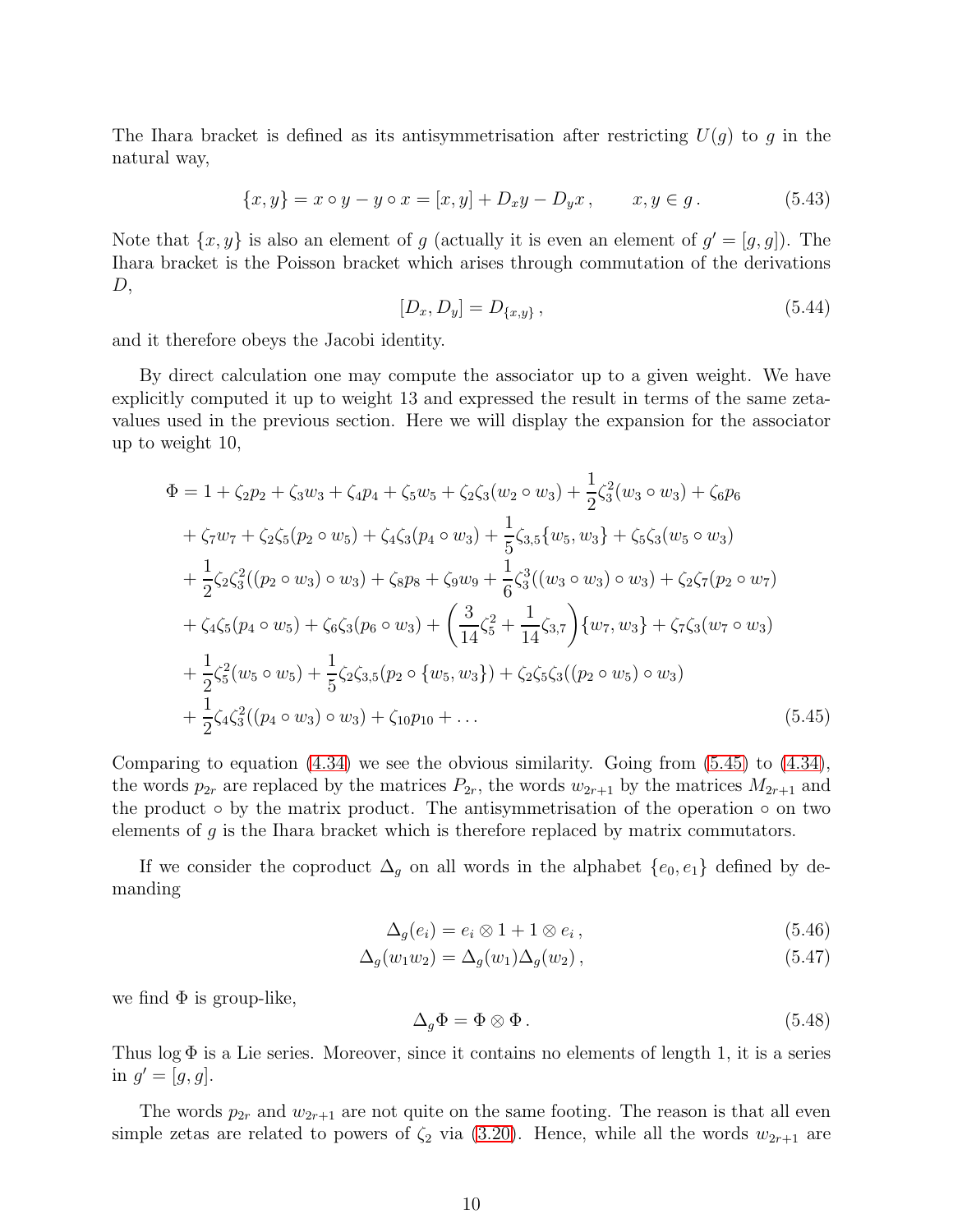elements of g' in accord with [\(5.48\)](#page-10-1), this is not the case for the words  $p_{2r}$  for  $r > 1$ . It is therefore helpful to define the words  $w_{2r} \in g'$  via

$$
w_2 = p_2,
$$
  
\n
$$
w_4 = p_4 - \frac{1}{2b_2} w_2 \circ w_2,
$$
  
\n
$$
w_6 = p_6 - \frac{b_2}{b_3} w_4 \circ w_2 - \frac{1}{6b_3} (w_2 \circ w_2) \circ w_2
$$
\n(5.49)

and so on so that  $log \Phi$  is explicitly a Lie series,

$$
\log \Phi = \zeta_2 w_2 + \zeta_3 w_3 + \zeta_4 w_4 - \frac{1}{2} \zeta_2^2 D_{w_2} w_2 + \zeta_5 w_5 + \zeta_2 \zeta_3 \left(\frac{1}{2} [w_2, w_3] - D_{w_3} w_2\right) + \zeta_6 w_6 + \zeta_2 \zeta_4 \left(\frac{1}{2} [w_4, w_2] - D_{w_2} w_4\right) - \frac{1}{6} \zeta_2^3 \left(\frac{1}{2} [D_{w_2} w_2, w_2] - D_{w_2} D_{w_2} w_2\right) + \dots
$$
\n(5.50)

To be more concrete we give the explicit form of the first few words,

$$
w_2 = [e_1, e_0] \tag{5.51}
$$

$$
w_3 = [e_0 - e_1, [e_0, e_1]] \tag{5.52}
$$

$$
w_4 = -[e_0, [e_0, [e_0, e_1]]] - \frac{3}{2}[e_1, [e_0, [e_1, e_0]]] + [e_1, [e_1, [e_1, e_0]]]
$$
(5.53)

$$
w_5 = [e_0, [e_0, [e_0, [e_0, e_1]]]] - \frac{1}{2} [e_0, [e_0, [e_1, [e_0, e_1]]]] - \frac{3}{2} [e_1, [e_0, [e_0, [e_0, e_1]]]]]
$$
  
  $+ (e_0 \leftrightarrow e_1).$  (5.54)

We now introduce an exponentiated version of the action  $\circ$ , which we will denote by  $\triangleleft$ . Given group-like series A and B in  $U(g)$ , we define the action of B on A (following  $[19, 30, 31]$  $[19, 30, 31]$  $[19, 30, 31]$ ,

$$
A \triangleleft B = A(e_0, Be_1B^{-1})B. \tag{5.55}
$$

It is clear that the infinitesimal version of the action  $\triangleleft$  defined above is  $\circ$ . Note that  $1 \triangleleft A = A \triangleleft 1 = A$  and that  $\triangleleft$  is associative since

$$
(A \triangleleft B) \triangleleft C = (A(e_0, Be_1B^{-1})B) \triangleleft C
$$
  
=  $A(e_0, B(e_0, Ce_1C^{-1})Ce_1C^{-1}B(e_0, Ce_1C^{-1})^{-1})B(e_0, Ce_1C^{-1})C$   
=  $A(e_0, (B \triangleleft C)e_1(B \triangleleft C)^{-1})(B \triangleleft C)$   
=  $A \triangleleft (B \triangleleft C).$  (5.56)

Now we are in a position to compare to the relation obeyed by the matrix  $R$  in the open string amplitude. By replacing all zeta values in the expansion of  $\Phi$  with their motivic versions, we obtain an element of  $U(g) \otimes \mathcal{H}$  which we call  $\Phi^m$ . Calculating the coaction  $\Delta$ , one finds the following relation, completely analogous to [\(4.37\)](#page-8-1),

$$
\Delta \Phi^{\mathbf{m}} = \Phi^{\mathbf{m}} \overset{\triangle}{\otimes} \Phi^{\mathbf{a}}.
$$
\n(5.57)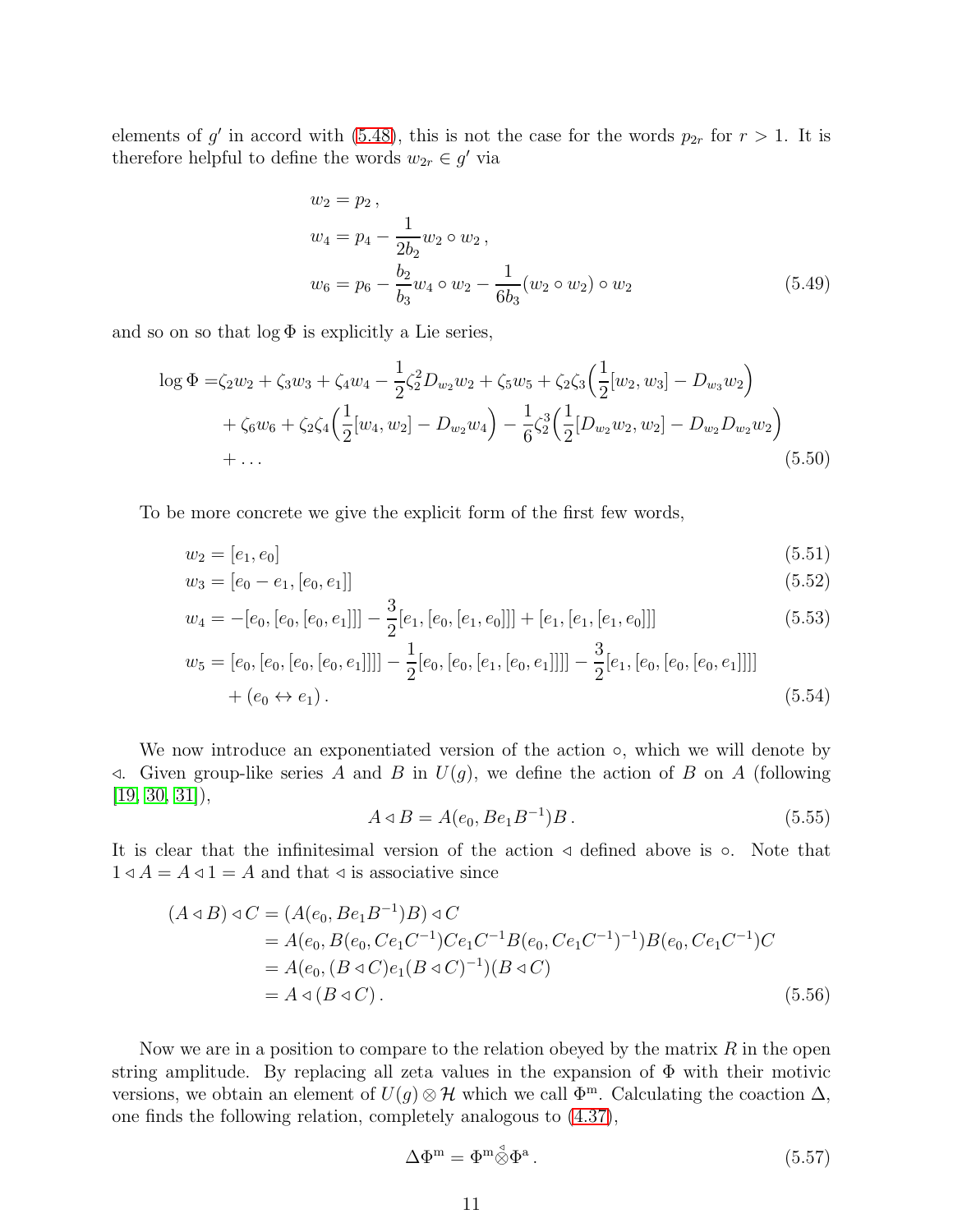Here the symbol  $\stackrel{\triangle}{\otimes}$  indicates that the right-hand factor acts on the coefficient words of the left-hand factor via the action  $\triangleleft$ ,

$$
\Phi^m \overset{\triangle}{\otimes} \Phi^a = \sum_w \zeta^m_{\text{III}}(w) \otimes w(e_0, \Phi^a e_1 (\Phi^a)^{-1}) \Phi^a. \tag{5.58}
$$

This is a series of words with coefficients in  $\mathcal{H} \otimes \mathcal{A}$ .

Thus we would like to identify the matrix  $R$  appearing in the open superstring amplitude with  $\Phi$ , with the matrix multiplication being a representation of the Ihara action  $\triangleleft$ . In the next section we will show that the associator can be used to reproduce the four-point amplitude by following this logic.

### <span id="page-12-0"></span>6 The four-point amplitude from the associator

The form [\(5.40\)](#page-9-1) allows us to explicitly expand the associator, at least up to weights where (conjecturally) all relations between multiple zeta values are explicitly known [\[29\]](#page-20-6). We would like to ask if we can understand how to extract the matrices  $M_{2n+1}$  and  $P_{2n}$  from the form of the words  $w_{2n+1}$  and  $p_{2n}$ . We will examine the simplest case, namely the four-point amplitude, where we will in fact be able to identify  $P$  and  $M$  to all orders.

Since the matrix R is a  $(1 \times 1)$  matrix in the four-point case, we need a commutative realisation of the Ihara action. In other words we need a representation where the Ihara brackets  $\{w_r, w_s\}$  vanish. This will guarantee that all multiple zeta values of depth greater than one will disappear.

Now we observe that for words  $w_r$  and  $w_s$  in  $g'$ , the Ihara bracket  $\{w_r, w_s\}$  is an element of  $g'' = [g', g']$ . This can be seen as follows. First we note that if we work modulo g'' then all elements of  $g'$  can be written as a linear combination of the basis elements

<span id="page-12-1"></span>
$$
u_{kl} = \text{ad}_0^k \text{ad}_1^l[e_0, e_1], \qquad (6.59)
$$

where  $ad_i x = [e_i, x]$  and the two adjoint actions commute. We recall that the Ihara bracket takes the form

<span id="page-12-2"></span>
$$
\{w_r, w_s\} = [w_r, w_s] + D_{w_r} w_s - D_{w_s} w_r. \tag{6.60}
$$

For  $w_r, w_s \in g'$  the first term on the RHS is clearly in  $g''$ . On the basis elements [\(6.59\)](#page-12-1) we have  $D_{u_{kl}}u_{k'l'} = u_{k+k'+1,l+l'+1}$  modulo g'' and so the final two terms on the RHS of [\(6.60\)](#page-12-2) cancel modulo  $g''$ . Hence the Ihara brackets vanish in  $g'/g''$  as required.

In this approximation, the associator in has been calculated in [\[17\]](#page-19-11). For completeness we give a derivation in Appendix [B,](#page-16-0) starting from the Knizhnik-Zamolodchikov equation. The result is

$$
\log \Phi = \frac{1}{uv} \left[ \frac{\Gamma(1-u)\Gamma(1-v)}{\Gamma(1-u-v)} - 1 \right] [e_0, e_1], \tag{6.61}
$$

where  $u = -ad_0$  and  $v = ad_1$  and again we work modulo  $g''$ .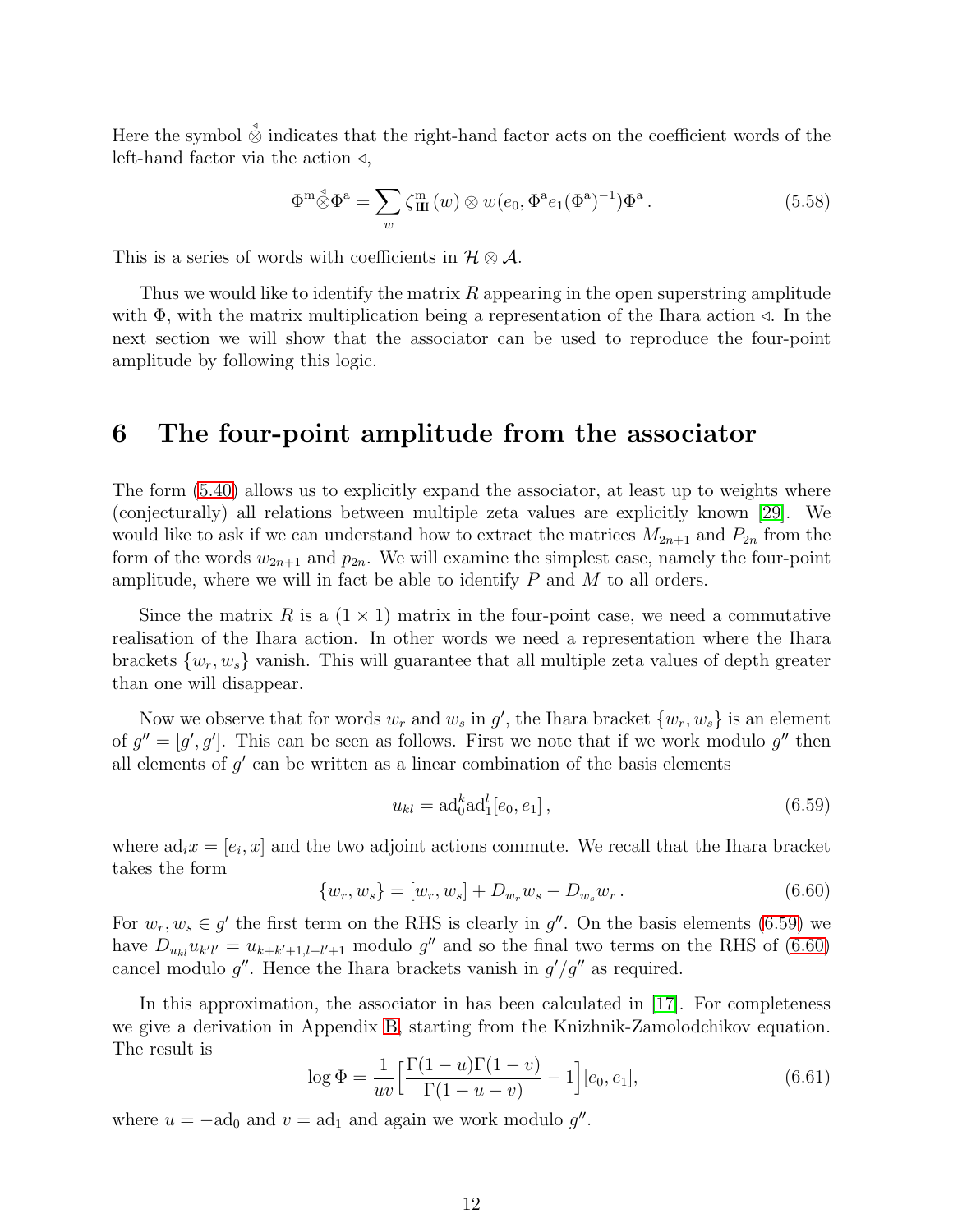From the above result we deduce that

$$
\Phi = 1 + \frac{1}{uv} \left[ \frac{\Gamma(1-u)\Gamma(1-v)}{\Gamma(1-u-v)} - 1 \right] [e_0, e_1] \mod (g')^2.
$$
 (6.62)

If we now think of  $\Phi$  acting on  $U(g')/(g')^2$  via the Ihara action, we find that it is represented by the multiplicative operator (i.e. a  $(1 \times 1)$  matrix),

$$
R(u,v) = \frac{\Gamma(1-u)\Gamma(1-v)}{\Gamma(1-u-v)},
$$
\n(6.63)

which, if we interpret the variables u and v as being the Mandelstam variables, is precisely the four-point amplitude R, with the coefficients  $P_n$  and  $M_n$  fixed to their correct functional forms.

We emphasise here that we have derived only the simplest superstring amplitude, the four-point one, which can of course be derived simply from many approaches. Ultimately, given the form of the worldsheet integrals describing the amplitudes, it is not surprising that it can be related to monodromies of the Knizhnik-Zamolodchikov equation [\[32\]](#page-20-7). However the approach we have outlined shows that the relation between the associator and the amplitude guarantees that the relation [\(4.37\)](#page-8-1) holds. Moreover, one can obtain more than just the fact that the coefficients of the multiple zetas of higher depth are fixed in terms of the  $M_{2n+1}$  and  $P_{2n}$ ; one can also fix the  $M_{2n+1}$  and  $P_{2n}$  themselves.

# <span id="page-13-0"></span>7 Closed strings and constrained multiple zeta values

By emplying the Kawai-Lewellen-Tye relations [\[33\]](#page-20-8) one may obtain tree-level amplitudes for closed strings from the ordered partial amplitudes for open strings,

$$
Aclosed = (Aopen)t SAopen.
$$
 (7.64)

Here S is a  $(n-3)! \times (n-3)!$  matrix consisting of particular sin factors. It obeys the important relation [\[13\]](#page-19-7),

$$
PtSP = S0, \t\t(7.65)
$$

where  $S_0$  is the  $\alpha' \to 0$  limit of S, a matrix of homogeneous rational functions of the Mandelstam variables.

The coefficients of odd zetas, the matrices  $M_n$ , obey (see also v3 of [\[13\]](#page-19-7))

<span id="page-13-1"></span>
$$
M_n = S_0^{-1} M_n^t S_0 \,, \tag{7.66}
$$

implying that nested commutators  $Q_{(r)} = [M_{s_1}, [M_{s_2}, [\dots [M_{s_{r-1}}, M_{s_r}]\dots]]]$  obey

$$
Q_{(r)} = (-1)^{r+1} S_0^{-1} Q_{(r)}^t S_0.
$$
\n(7.67)

Since the nested commutators are the coefficients of specific multiple zeta values as dictated by  $(4.37)$ , it follows that  $A<sup>closed</sup>$  gets contributions from only certain specific combinations of multiple zeta values. For example there are no linear contributions of multiple zeta values of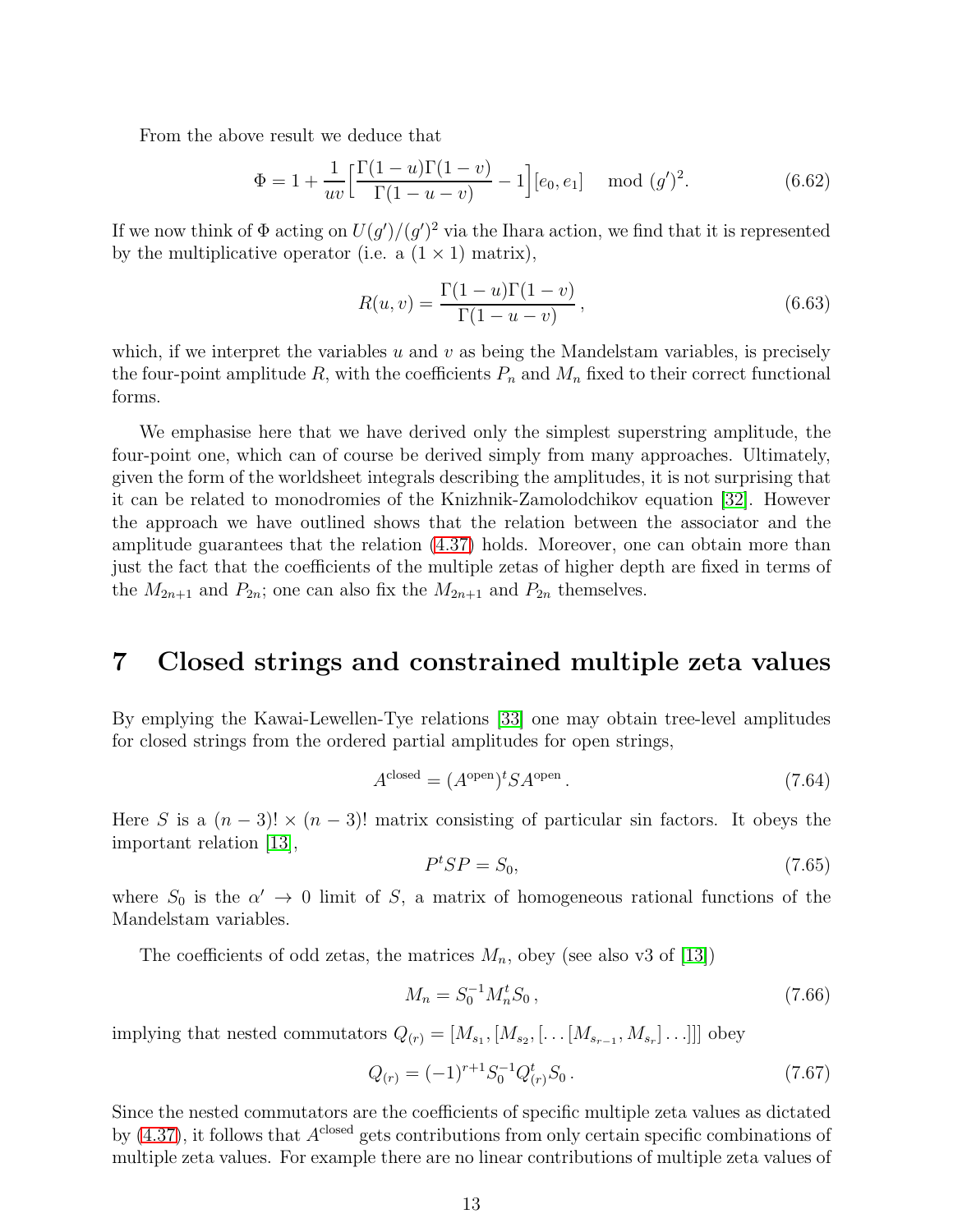even depth. This has important consequences for the closed IIB superstring effective action. Since the IIB theory has an  $SL(2,\mathbb{Z})$  duality symmetry, the axion and dilaton appear in the effective action through specific modular forms. At tree level these modular forms reproduce the zeta values. The restriction of the kinds of multiple zeta values appearing at tree level will have some interplay with the possible kinds of modular forms appearing. It would be interesting to investigate this point further.

In fact there are also restrictions on the kinds of multiple zeta values that can enter the open superstring amplitude. For a given number of external particles there are relations among the different commutators of the  $M_n$  simply due to the fact that they are finite matrices. A very strong restriction appears at four points where, since the matrices are  $(1 \times 1)$ , they all commute, i.e.  $|M_r, M_s| = 0$ . This is linked to the fact that no multiple zeta values appear in the four-particle amplitude. At higher points the restrictions become successively weaker. For example, at five points the matrices are  $(2 \times 2)$  and according to [\(7.66\)](#page-13-1) above they are conjugate to symmetric matrices. This implies that the commutators  $[M_r, M_s]$ are conjugate to antisymmetric matrices, but since there is a unique  $(2 \times 2)$  antisymmetric matrix up to rescaling, the commutators commute with each other  $[[M_r, M_s], [M_t, M_u]] = 0$ . Note that these constraints imply  $[M_r,[M_s,[M_t,M_u]]]=[M_s,[M_r,[M_t,M_u]]]$  and that such relations were useful in  $[13]$  in establishing that the matrix  $Q$  takes an exponential form up to weight 18 in the case of the five point amplitude. Relations such as these imply that only specific linear combinations of multiple zeta values appear in the  $n$ -point amplitude for fixed n. The constraints become weaker and weaker in the sense that more and more linearly independent combinations of multiple zeta values appear as n grows.

#### Acknowledgements

JMD would like to thank the organisers of the workshop 'Amplitudes and periods' held at IHES in December 2012 for the opportunity to present this work and the participants for many interesting and helpful comments. We would also like to thank Francis Brown for some helpful suggestions and insightful comments, particularly regarding the role of the associator.

# A Isomorphisms between  $\mathcal H$  and  $\mathcal U$ .

In [\[13\]](#page-19-7), the structure underlying the matrix R was described by introducing an auxiliary Hopf algebra  $\mathcal{U}'$ , following [\[11,](#page-19-5) [12\]](#page-19-6). This Hopf algebra is the commutative Hopf algebra of all words constructed from the alphabet  $\{f_3, f_5, f_7, f_9 \ldots\}$ , i.e. the alphabet with a generator of every odd degree,  $r \geq 3$ . The Hopf algebra product is the shuffle product III and the coproduct is given by deconcatenation,

$$
\Delta f_{a_1}, \dots, f_{a_n} = \sum_i f_{a_1} \dots f_{a_i} \otimes f_{a_{i+1}} \dots f_{a_n}.
$$
\n(A.68)

By analogy with the structure of  $\mathcal H$  above we define a trivial comodule over  $\mathcal U'$  by

$$
\mathcal{U} = \mathbb{Q}[f_2] \otimes \mathcal{U}',\tag{A.69}
$$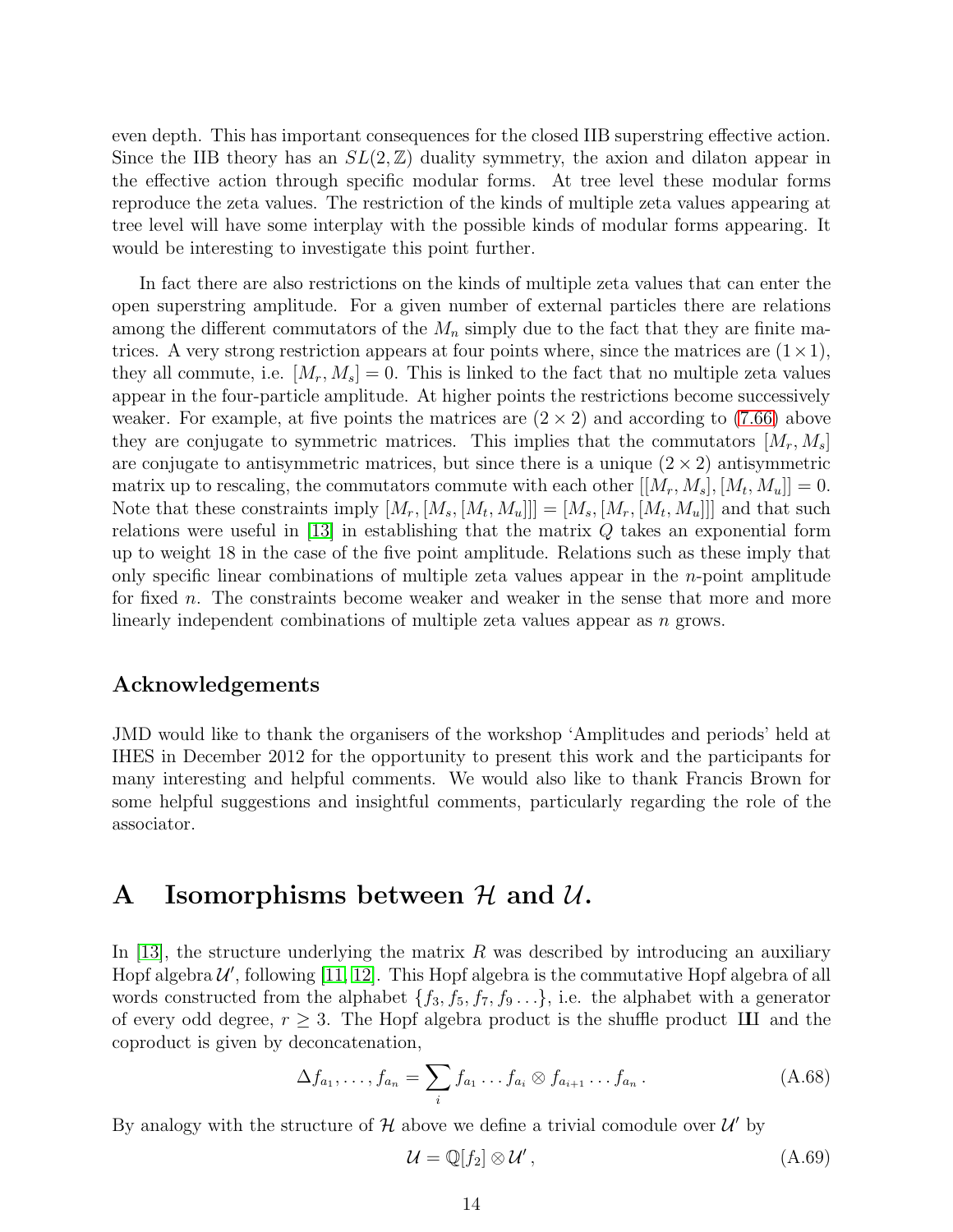where  $f_2$  is of degree 2. We can think of  $f_2$  as a letter which commutes with all of the  $f_{2r+1}$ . For convenience we will introduce the symbols  $f_{2n}$  in analogy with [\(3.20\)](#page-5-1) for the even zeta values,

$$
f_{2n} = b_n f_2^n. \tag{A.70}
$$

Now one may construct many isomorphisms  $\phi_B$  between H and U as described in [\[11\]](#page-19-5). The map  $\phi_B$  depends on the choice of basis of H and is constructed as follows. First one introduces an infinitesimal version of the coproduct [\(3.23\)](#page-5-2) encapsulated by operators  $D_r$ :  $\mathcal{H} \longrightarrow \mathcal{H} \otimes \mathcal{L}$  for r odd and  $r \geq 3$  and where  $\mathcal{L}$  is  $\mathcal{H}$  modulo  $\zeta_2^m$  and modulo all non-trivial products. Explicitly we have

$$
D_r I^m(a_0; a_1, \dots, a_n; a_{n+1}) =
$$
  

$$
\sum_{p=0}^{n-r} I^m(a_0; a_1, \dots, a_p, a_{p+r+1}, \dots, a_n; a_{n+1}) \otimes I^{\mathcal{L}}(a_p; a_{p+1}, \dots, a_{p+r}; a_{p+r+1}).
$$
 (A.71)

This is the coproduct  $\Delta$ , restricted so that the right-hand factor is taken modulo non-trivial products.

Now we construct the map  $\phi_B$  by assuming that our basis contains  $\zeta_2^m$  and all the  $\zeta_{2n+1}^m$ and their products and imposing

$$
\phi_B(\zeta_n^m) = f_n, \quad n = 2, 3, 5, 7, 9, \dots \tag{A.72}
$$

Furthermore we impose that it is a homomorphism for the shuffle product on  $\mathcal{U}'$ , i.e.

$$
\phi_B(xy) = \phi_B(x) \amalg \phi_B(y). \tag{A.73}
$$

Then for all non-trivial elements in the basis, i.e. the multi-zetas of higher depth, we impose recursively that

$$
\phi_B(x) = \mu \sum_r (\phi_B \otimes \pi_{2r+1} \circ \phi_B) D_{2r+1}(x) , \qquad (A.74)
$$

where  $\pi_{2r+1}$  is the projection in  $\mathcal{U}'_{2r+1}$  onto the word  $f_{2r+1}$  of length 1 and  $\mu$  is simply concatenation (not the shuffle) of words in  $\mathcal{U}$ , treating  $f_2$  as commutative.

Let us look at weight 8 as an example. A basis of words in  $U$  at weight 8 is given by  $\{f_2^4, f_2f_3 \amalg f_3, f_3 \amalg f_5, f_3f_5\}.$  The first three elements are the result of applying  $\phi_B$  to the products  $\zeta_2^4, \zeta_2 \zeta_3^2, \zeta_3 \zeta_5$ . To obtain the remaining word at weight 8 we can, for example, include  $\zeta_{3,5}$  in the basis B. Applying the operators  $D_3$  and  $D_5$  to  $\zeta_{3,5}$  one finds

$$
D_3\zeta_{3,5} = 0, \qquad D_5\zeta_{3,5} = -5\zeta_3 \otimes \zeta_5 \tag{A.75}
$$

and hence  $\phi_B(\zeta_{3,5}) = -5f_3f_5$ . Having fixed the basis at a given weight, one may express all multi-zetas of that weight in terms of the basis. To decompose a particular multi-zeta value one applies the same recursive algorithm to obtain its image under  $\phi_B$ , except that now one allows an arbitrary amount of the unique primitive element  $f_n$  of the given weight in the result. For example one finds

$$
\phi_B(\zeta_{5,3}) = 6f_3f_5 + f_5f_3 + af_8. \tag{A.76}
$$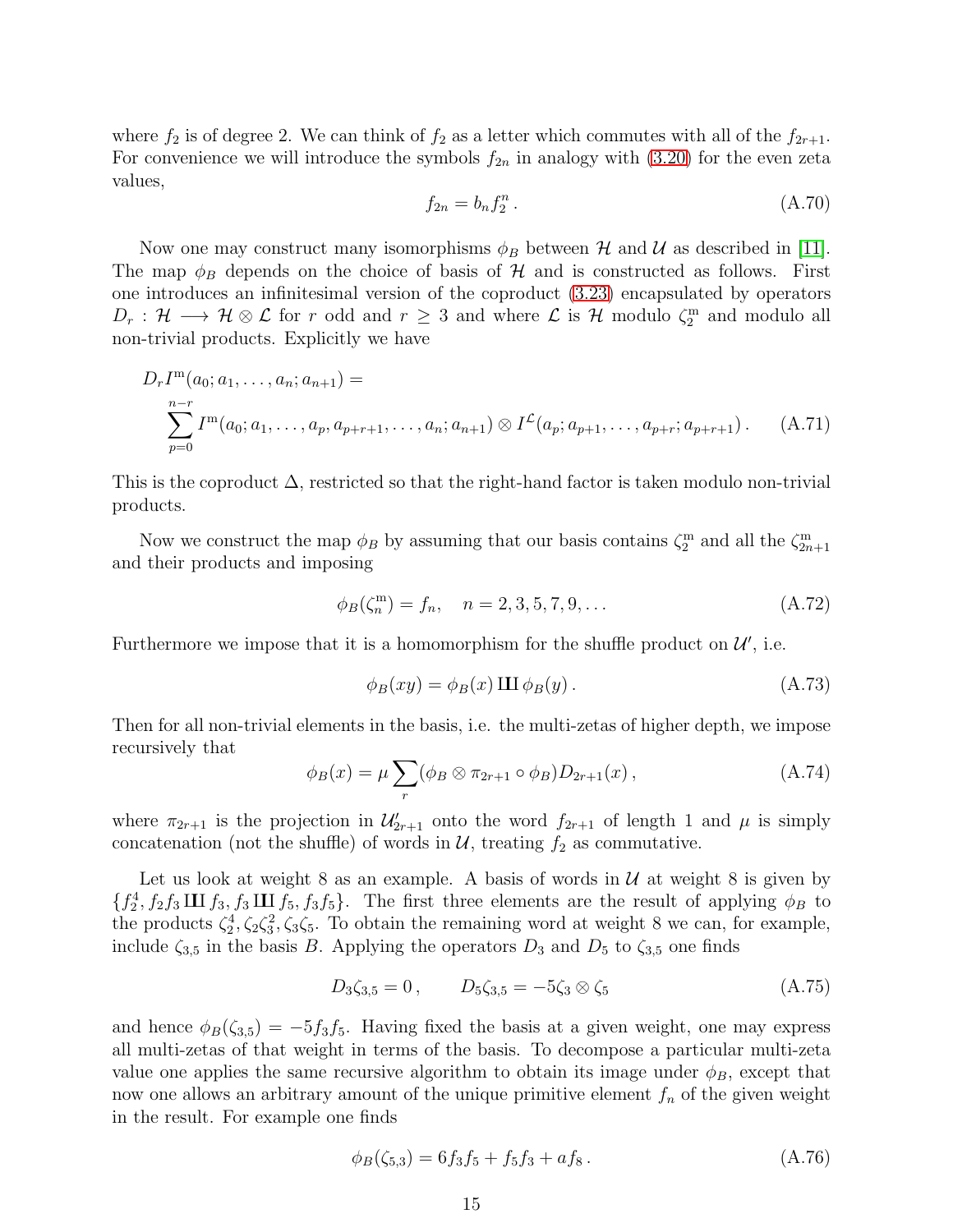Thus we conclude that

$$
\zeta_{5,3} = -\zeta_{3,5} + \zeta_3 \zeta_5 + a \zeta_8. \tag{A.77}
$$

By numerical evaluation (or in this case simply application of the stuffle relation  $\zeta(p)\zeta(q)$  =  $\zeta(p,q) + \zeta(q,p) + \zeta(p+q)$  one concludes that  $a = -1$ . Had we chosen instead a different basis  $B'$  where  $\zeta_{5,3}$  was included as a basis element we would have found

$$
\phi_{B'}(\zeta_{5,3}) = 6f_3f_5 + f_5f_3, \qquad \phi_{B'}(\zeta_{3,5}) = -5f_3f_5 + f_8, \tag{A.78}
$$

Thus  $\phi_B$  and  $\phi_{B'}$  define different isomorphisms between H and U. Note that the first time one has an ambiguity involving an odd primitive zeta value is at weight 11 where different choices of the depth 3 element to be included in the basis result in different coefficients of  $f_{11}$  in the application of  $\phi_B$  to a given multi-zeta value. Many more examples on the definition and application of  $\phi_B$  are given in [\[11,](#page-19-5) [13\]](#page-19-7).

# <span id="page-16-0"></span>B Associator from the KZ equation

Here we provide a derivation of the form of the associator used in section [6.](#page-12-0) The associator can be obtained as a regularised limit as  $z \to 1$  of the solution of the Knizhnik-Zamolodchikov equation,

$$
\frac{d}{dz}L(z) = L(z)\left(\frac{e_0}{z} + \frac{e_1}{1-z}\right),\tag{B.79}
$$

given by a formal sum over all harmonic polylogarithms,

$$
L(z) = \sum_{w} wH(\tilde{w}; z), \qquad (B.80)
$$

where  $\tilde{w}$  is the word w (with  $e_0$  treated as 0 and  $e_1$  as 1) reversed. This reversal is needed simply because of a difference of ordering conventions between [\[11,](#page-19-5) [12\]](#page-19-6) and [\[28\]](#page-20-9). The solution  $L(z)$  is the unique one obeying the boundary condition,

$$
L(z) \sim z^{e_0} \text{ as } z \to 0. \tag{B.81}
$$

One can likewise define the unique solution obeying

$$
L_1(z) \sim (1-z)^{-e_1}
$$
 as  $z \to 1$ . (B.82)

The Drinfel'd associator can be identified with the connection relating the two solutions,

$$
\Phi L_1(z) = L(z) \,. \tag{B.83}
$$

From the fact that both  $L$  and  $L_1$  are solutions of the KZ equation and are invertible one concludes that  $\Phi$  above is a constant series.

The solution  $L(z)$  is divergent at  $z = 0$  and  $z = 1$  as can be seen by expanding,

$$
L(z) = 1 + e_0 H_0(z) + e_1 H_1(z) + \ldots = 1 + e_0 \log z - e_1 \log(1 - z) + \ldots
$$
 (B.84)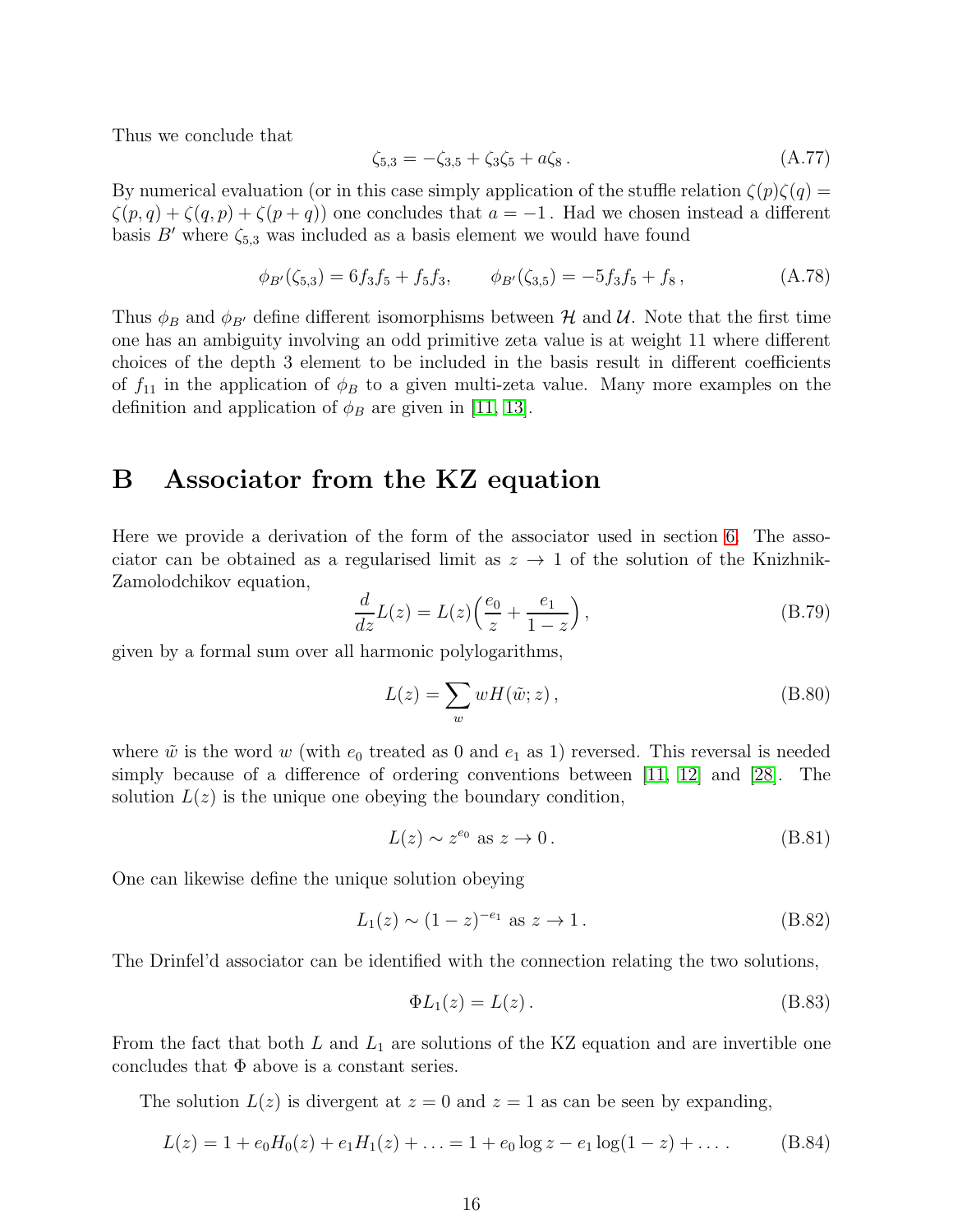We regularise to obtain a quantity finite at these points,

$$
\hat{L}(z) = z^{-e_0} L(z) (1 - z)^{e_1} . \tag{B.85}
$$

The regularised solution obeys the following equation

$$
\frac{d}{dz}\hat{L}(z) = \hat{L}(z)(1-z)^{-e_1}\frac{e_0}{z}(1-z)^{e_1} - \frac{e_0}{z}\hat{L}(z).
$$
 (B.86)

We can rewrite the first term on the RHS in terms of the adjoint action of  $e_1$  on  $e_0$  leading to

<span id="page-17-0"></span>
$$
z\frac{d}{dz}\hat{L}(z) = \hat{L}(z)(1-z)^{-\text{ad}_1}(e_0) - e_0\hat{L}(z),
$$
 (B.87)

where  $\mathrm{ad}_i(x) = [e_i, x]$ .

Now since  $L(z)$  is group-like,

$$
\Delta_e L(z) = L(z) \otimes L(z) , \qquad (B.88)
$$

and  $\hat{L}(z)$  differs from  $L(z)$  only by multiplication of group-like elements  $(1-z)^{e_1}$  and  $z^{-e_0}$  then  $\hat{L}(z)$  is also group-like. This means that it is the exponential of a Lie series in  $g = \text{Lie}[e_0, e_1]$ . In fact the regularised solution  $\tilde{L}(z)$  actually contains no words of length 1 (they were removed by the regularisation) so we actually know that it is the exponential of a Lie series in  $g' = [g, g]$ ,

$$
\hat{L}(z) = \exp\mathcal{L}(z), \quad \mathcal{L}(z) \in g'.
$$
\n(B.89)

In the first instance we are looking for a representation of the Ihara action which is given by  $(1 \times 1)$  matrices of multiplicative operators. To this end we will simplify the problem and work modulo any products in  $g'$  so that we can actually write

$$
\hat{L}(z) = 1 + \mathcal{L}(z) \qquad \text{modulo products.} \tag{B.90}
$$

This approximation has the result that the words  $w_n$  corresponding to the coefficients of the primitive elements  $\zeta_n$  survive (they are elements of  $g'$ ) but that any Ihara brackets are killed since they are all actually elements of  $g'' = [g', g']$ . Thus we already know that no multiple zeta values will survive in this approximation.

The differential equation [\(B.87\)](#page-17-0) above is not quite suitable for simplification since the unit term in  $\hat{L}(z)$  means that the whole of the factor  $(1-z)^{ad_1}(e_0)$  contributes, even modulo products. However we can improve the situation by taking a second derivative,

$$
\left(\frac{d}{dz} + z\frac{d^2}{dz^2}\right)\hat{L}(z) = \frac{d}{dz}\hat{L}(z)(1-z)^{-\text{ad}_1}(e_0) + \hat{L}(z)\frac{\text{ad}_1}{1-z}(1-z)^{-\text{ad}_1}(e_0) - e_0\frac{d}{dz}\hat{L}(z). \tag{B.91}
$$

In the first term on the RHS we can now replace  $(1-z)^{-\text{ad}_{1}}(e_{0})$  by  $e_{0}$  if we work modulo products in g'. This term then combines neatly with the last term to  $-a d_0 \hat{L}'(z)$ . In the second term on the RHS we can pull out a total adjoint action  $ad<sub>1</sub>$  and subtract the action on  $\hat{L}(z)$  and then use the first-order equation [\(B.87\)](#page-17-0) to rewrite the result in terms of the derivative  $\hat{L}'(z)$ ,

$$
\hat{L}(z) \text{ad}_1(1-z)^{-\text{ad}_1}(e_0) = \text{ad}_1[\hat{L}(z)(1-z)^{-\text{ad}_1}(e_0)] - \text{ad}_1\hat{L}(z)(1-z)^{-\text{ad}_1}(e_0), \quad (B.92)
$$

$$
= ad_1 \Big[ z \frac{d}{dz} \hat{L}(z) + e_0 \hat{L}(z) \Big] - ad_1 \hat{L}(z) (1 - z)^{-ad_1} (e_0).
$$
 (B.93)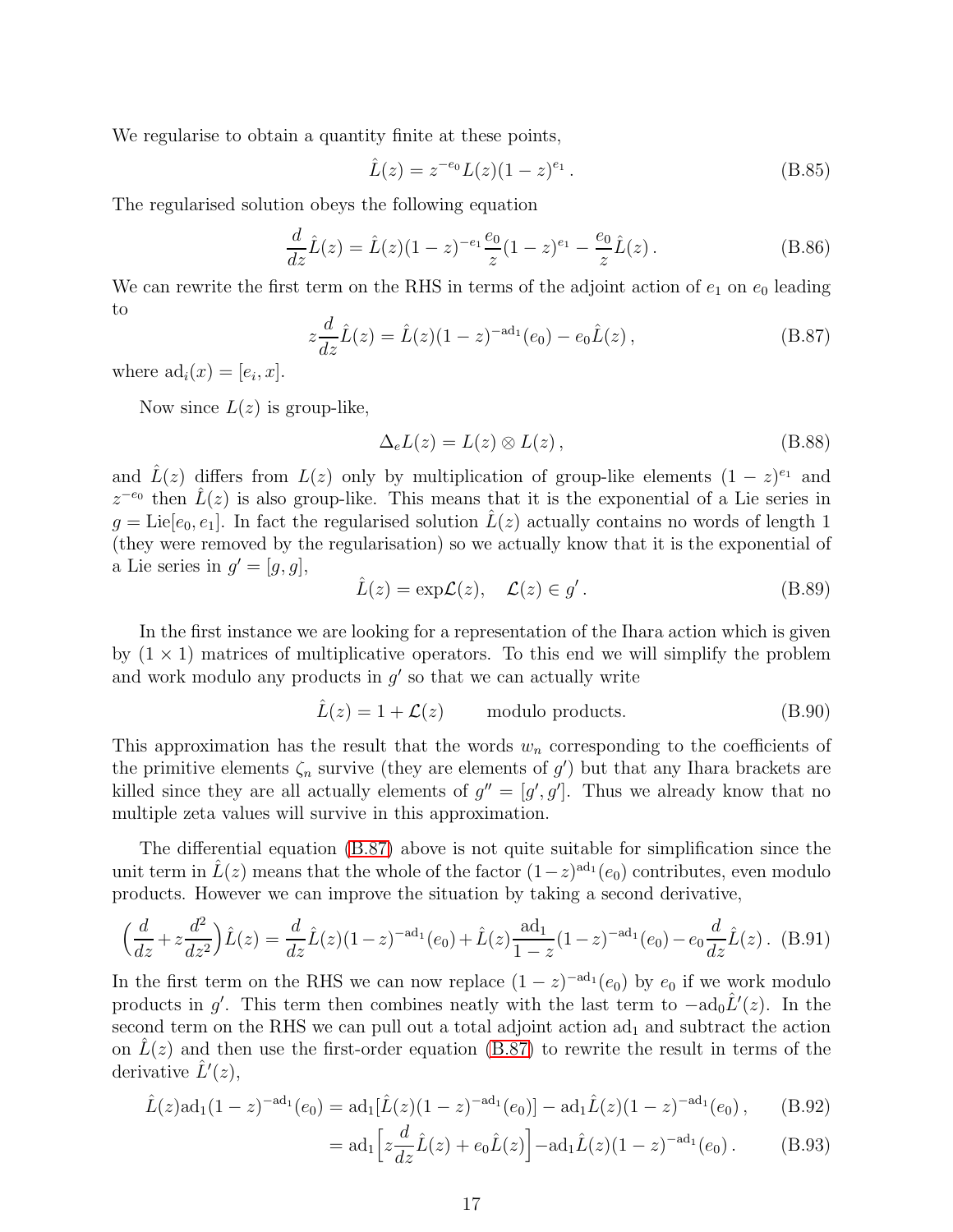As above, we can replace the factor  $(1-z)^{-ad_1}(e_0)$  by  $e_0$  and combine the final two terms into an adjoint action of  $e_0$  on  $ad_1\hat{L}(z)$  plus a term  $[e_1, e_0]$ . Finally combining everything we have

$$
(1-z)z\frac{d^2}{dz^2}\hat{L}(z) + \left[ (1-z)(1+\text{ad}_0) - z\text{ad}_1 \right]\frac{d}{dz}\hat{L}(z) - \text{ad}_0\text{ad}_1\hat{L}(z) + [e_0, e_1] = 0. \quad (B.94)
$$

Now, working modulo products in g' means replace the non-commuting variable  $\mathcal{L}(z) =$  $\hat{L}(z) - 1$  with a function of two commuting variables  $ad_0 = -u$  and  $ad_1 = v$ ,

$$
\mathcal{L}(z) = \mathcal{L}(u, v, ; z)[e_0, e_1]
$$
\n(B.95)

We can represent a general word in  $U(g')$  modulo  $(g')^2$  as a function of u and v as follows (see also the discussion around eq [\(6.59\)](#page-12-1)),

$$
w = c_0 + \sum c_{kl} \text{ad}_0^k \text{ad}_1^l[e_0, e_1] \longrightarrow c_0 + \sum c_{kl} u^{k+1} v^{l+1}.
$$
 (B.96)

In this representation the second order equation above becomes the hypergeometric equation with a constant inhomogenous term,

$$
(1-z)z\frac{d^2}{dz^2}\mathcal{L}(z;u,v) + [(1-z)(1-u) - zv]\frac{d}{dz}\mathcal{L}(z;u,v) + uv\mathcal{L}(z;u,v) + 1 = 0.
$$
 (B.97)

The solution obeying the relevant boundary conditions is

$$
\mathcal{L}(z; u, v) = \frac{{}_2F_1(-u, v, 1 - u; z) - 1}{uv}.
$$
\n(B.98)

The logarithm of the associator is this solution evaluated at  $z = 1$  (applied to  $[e_0, e_1]$ )

$$
\log \Phi = \frac{1}{uv} \left[ \frac{\Gamma(1-u)\Gamma(1-v)}{\Gamma(1-u-v)} - 1 \right] [e_0, e_1] \mod g''.
$$
 (B.99)

# <span id="page-18-0"></span>References

- [1] A. B. Goncharov, M. Spradlin, C. Vergu and A. Volovich, "Classical Polylogarithms for Amplitudes and Wilson Loops," Phys. Rev. Lett. 105 (2010) 151605 [\[arXiv:1006.5703](http://arxiv.org/abs/1006.5703) [hep-th]].
- <span id="page-18-1"></span>[2] D. Gaiotto, J. Maldacena, A. Sever and P. Vieira, "Pulling the straps of polygons," JHEP 1112 (2011) 011 [\[arXiv:1102.0062](http://arxiv.org/abs/1102.0062) [hep-th]].
- <span id="page-18-2"></span>[3] L. J. Dixon, J. M. Drummond and J. M. Henn, "Bootstrapping the three-loop hexagon," JHEP 1111 (2011) 023 [\[arXiv:1108.4461](http://arxiv.org/abs/1108.4461) [hep-th]].
- <span id="page-18-3"></span>[4] P. Heslop and V. V. Khoze, "Wilson Loops @ 3-Loops in Special Kinematics," JHEP 1111 (2011) 152 [\[arXiv:1109.0058](http://arxiv.org/abs/1109.0058) [hep-th]].
- <span id="page-18-4"></span>[5] L. J. Dixon, J. M. Drummond and J. M. Henn, "Analytic result for the two-loop sixpoint NMHV amplitude in N=4 super Yang-Mills theory," JHEP  $1201$  (2012) 024 [\[arXiv:1111.1704](http://arxiv.org/abs/1111.1704) [hep-th]].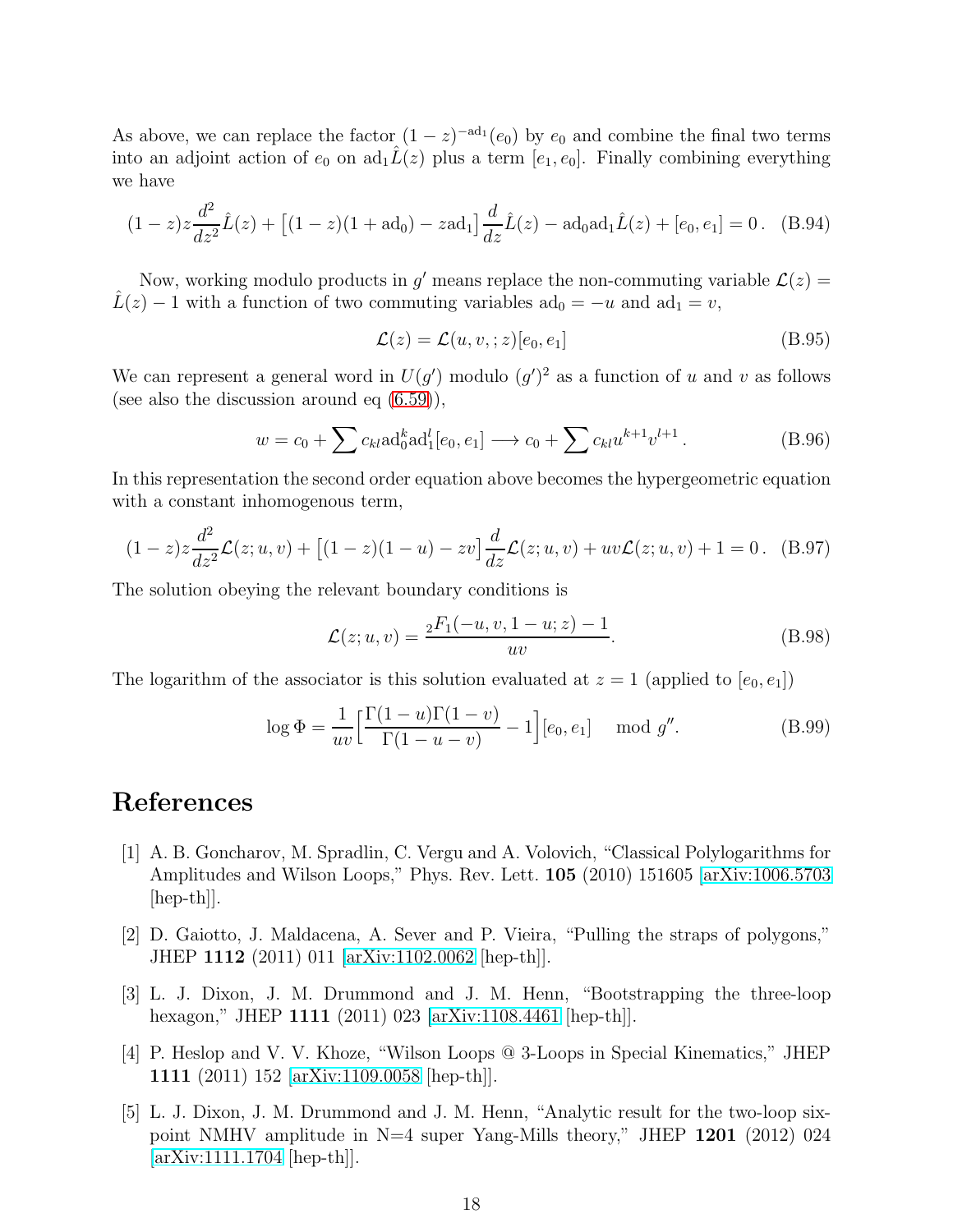- <span id="page-19-1"></span><span id="page-19-0"></span>[6] C. Duhr, "Hopf algebras, coproducts and symbols: an application to Higgs boson amplitudes," [arXiv:1203.0454](http://arxiv.org/abs/1203.0454) [hep-ph].
- <span id="page-19-2"></span>[7] K. T. Chen, "Iterated Path Integrals", Bull. Amer. Math. Soc. 83, 831 (1977).
- [8] F. C. S. Brown, "Multiple zeta values and periods of moduli spaces  $M_{0,n}$ ", Annales scientifiques de l'ENS 42, fascicule 3, 371 (2009), [\[math/0606419\]](http://arxiv.org/abs/math/0606419).
- <span id="page-19-3"></span>[9] A. B. Goncharov, "A simple construction of Grassmannian polylogarithms", [\[arXiv:0908.2238v](http://arxiv.org/abs/0908.2238)3 [math.AG]].
- <span id="page-19-5"></span><span id="page-19-4"></span>[10] A. B. Goncharov, "Galois symmetries of fundamental groupoids and noncommutative geometry", Duke Math. J. Volume 128, Number 2 (2005), 209-284.
- <span id="page-19-6"></span>[11] F. Brown, "On the decomposition of motivic multiple zeta values," [arXiv:1102.1310](http://arxiv.org/abs/1102.1310) [math.NT].
- <span id="page-19-7"></span>[12] F. Brown, "Mixed Tate motives over Z," [arXiv:1102.1312](http://arxiv.org/abs/1102.1312) [math.AG].
- [13] O. Schlotterer and S. Stieberger, "Motivic Multiple Zeta Values and Superstring Amplitudes," [arXiv:1205.1516](http://arxiv.org/abs/1205.1516) [hep-th].
- <span id="page-19-8"></span>[14] C. R. Mafra, O. Schlotterer and S. Stieberger, "Complete N-Point Superstring Disk Amplitude I. Pure Spinor Computation," [arXiv:1106.2645](http://arxiv.org/abs/1106.2645) [hep-th].
- <span id="page-19-9"></span>[15] C. R. Mafra, O. Schlotterer and S. Stieberger, "Complete N-Point Superstring Disk Amplitude II. Amplitude and Hypergeometric Function Structure," [arXiv:1106.2646](http://arxiv.org/abs/1106.2646)  $[hep-th]$ .
- <span id="page-19-11"></span><span id="page-19-10"></span>[16] V. G. Drinfeld, "Quasi Hopf algebras," Leningrad Math J. 1 (1989), 1419-1457.
- [17] V. G. Drinfeld, "On quasitriangular quasi-Hopf algebras and on a group that is closely connected with  $Gal(Q/\mathbb{Q})$ , Leningrad Math. J. 2 (1991), no. 4, 829-860.
- <span id="page-19-17"></span>[18] Y. Ihara, "The Galois representation arising from  $\mathbb{P}^1 - \{0, 1, \infty\}$  and Tate twists of even degree", Galois Groups over Q, Publ. MSRI no. 16 (1989), Springer, pp. 299-313.
- <span id="page-19-13"></span>[19] Y. Ihara, "On the stable derivation algebra associated with some braid groups", Israel J. Math. 80 (1992), no 1-2, 135153.
- <span id="page-19-12"></span>[20] V. G. Knizhnik and A. B. Zamolodchikov, "Current Algebra and Wess-Zumino Model in Two-Dimensions," Nucl. Phys. B 247 (1984) 83.
- <span id="page-19-14"></span>[21] R. Kleiss and H. Kuijf, "Multi - Gluon Cross-sections And Five Jet Production At Hadron Colliders," Nucl. Phys. B 312 (1989) 616.
- <span id="page-19-15"></span>[22] Z. Bern, J. J. M. Carrasco and H. Johansson, "New Relations for Gauge-Theory Amplitudes," Phys. Rev. D 78 (2008) 085011 [\[arXiv:0805.3993](http://arxiv.org/abs/0805.3993) [hep-ph]].
- <span id="page-19-16"></span>[23] N. E. J. Bjerrum-Bohr, P. H. Damgaard and P. Vanhove, "Minimal Basis for Gauge Theory Amplitudes," Phys. Rev. Lett. 103 (2009) 161602 [\[arXiv:0907.1425](http://arxiv.org/abs/0907.1425) [hep-th]].